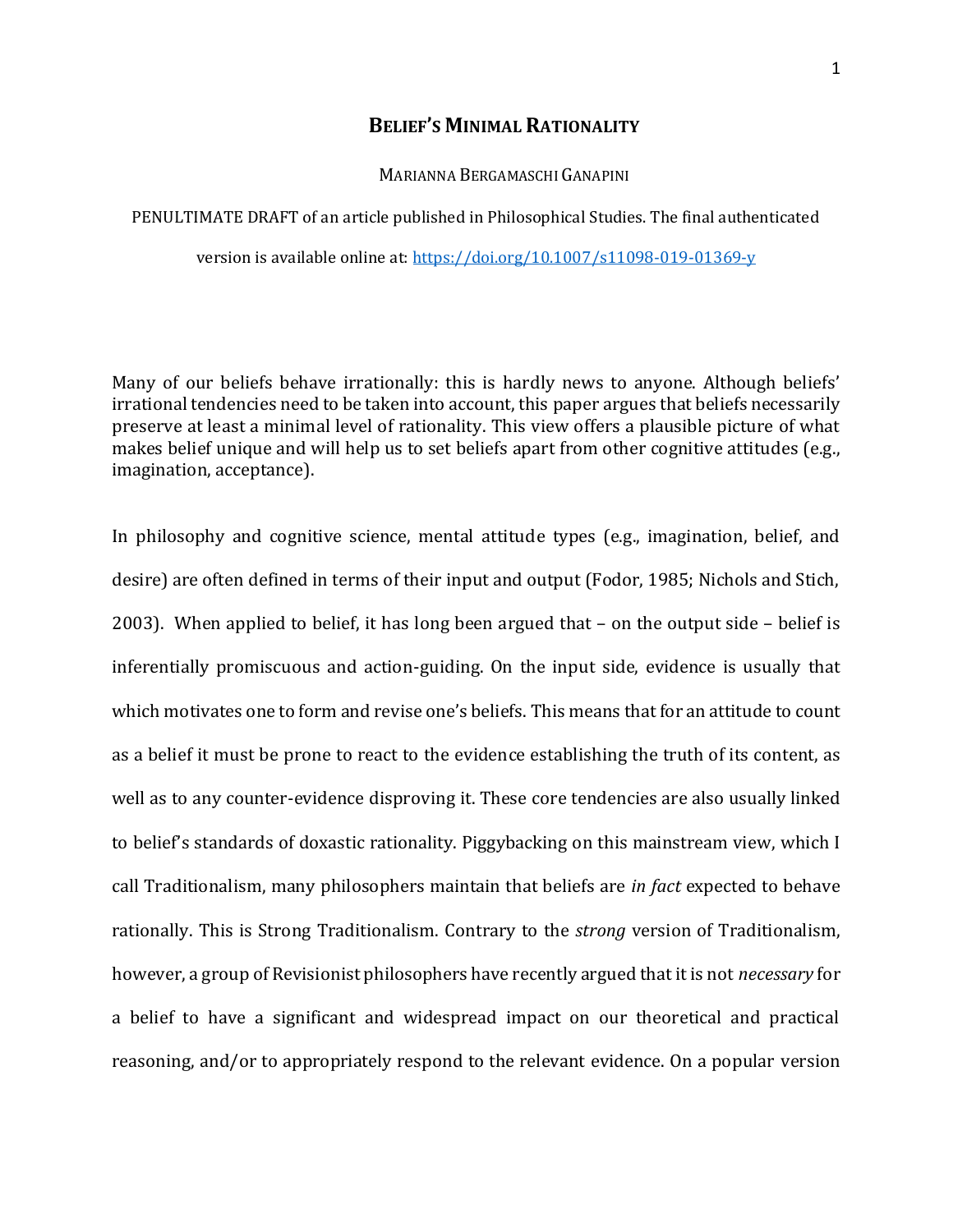of this view, inferentially patchy and behaviorally inert attitudes can still count as beliefs so long as they are expressed through sincere assertions.

In this paper, after showing that Revisionism faces a number of objections, I propose an alternative, midway position which I call *Moderate* Traditionalism. Although irrational, inert, and patchy beliefs are possible, I argue that belief's key marker is exemplified in its reaction to (detected) irrationality. This is belief's *minimal* rationality. This view has some clear advantages over its immediate competitors. With respect to Strong Traditionalism, Moderate Traditionalism fares better in addressing the evidence of human irrationality. In opposing Revisionism, Moderate Traditionalism offers a plausible picture of what makes belief unique. Since I am trying to carve out a convincing psychological theory, Moderate Traditionalism will also allow me to offer a clear way to show that belief is functionally different from other cognitive attitudes.

# **1. Traditionalism and Revisionism**

It is common in philosophy to associate beliefs with their action-guiding role, the production of new attitudes, as well as the characteristic of responding to evidence. These roles are largely taken to reflect standards of epistemic, procedural, and practical rationality. Beliefs motivate actions in the sense that they tend to 'combine' with conative attitudes (e.g., desiring) to produce actions that satisfy those conative attitudes only when the beliefs in question are true (Davidson, 1963; Smith, 1994). Desires and beliefs also provide *rational* explanations for the actions they tend to produce. If I believe that it is raining and I wish to avoid getting wet, I will be motivated or disposed to carry an umbrella if I go out. This is the practically-rational thing to do for me, ceteris paribus. Belief's effects are not limited to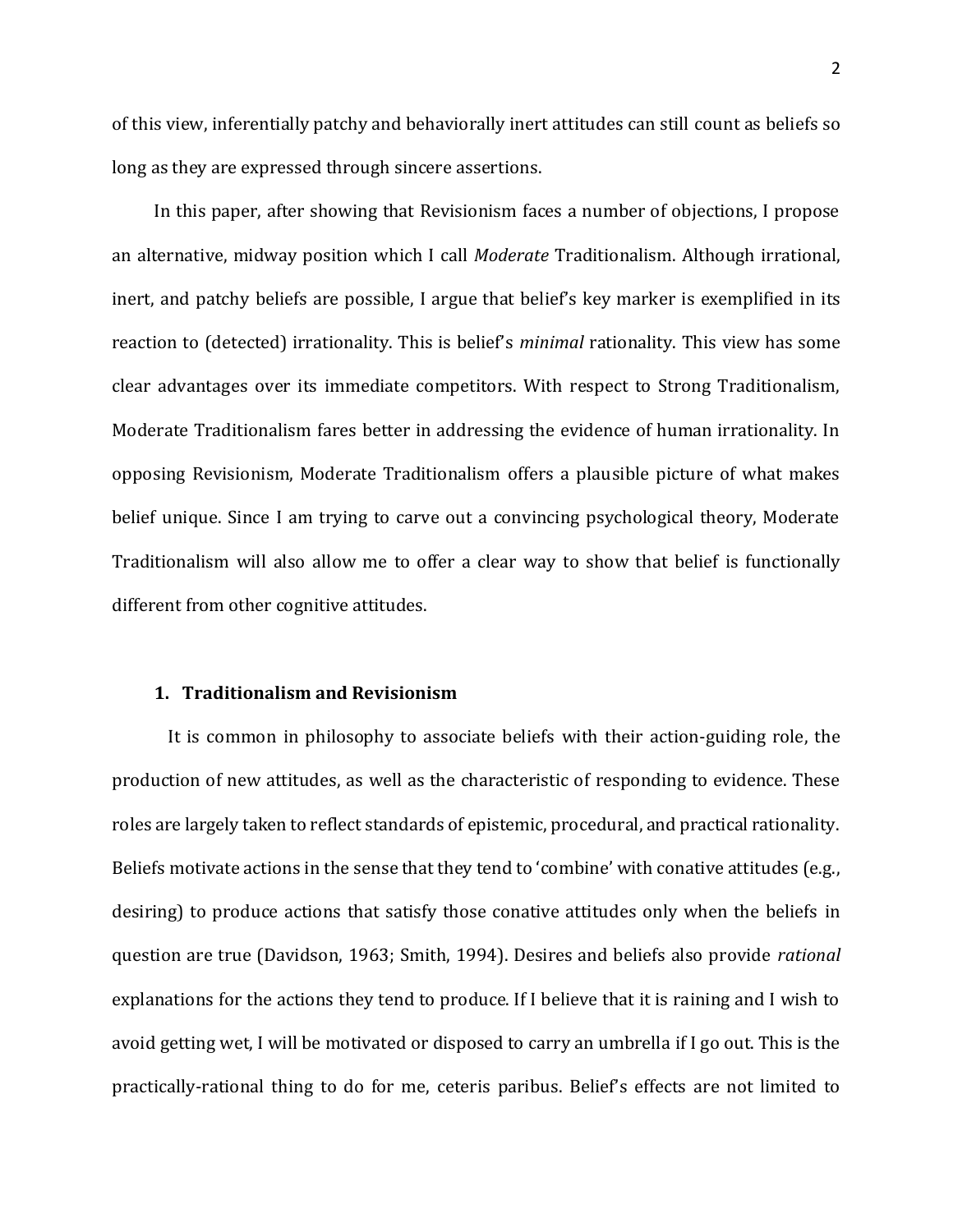action: beliefs cause the production of other beliefs (Glüer and Wikforss, 2013a; Stich 1978: 507). For instance, believing that *if* the cat is sleeping then she is in the bedroom, while also believing that in fact the cat is sleeping means being disposed to believe that she can be found in the bedroom. Presumably that does not mean that we in fact believe everything that follows from our current beliefs. However, we are at least prone to endorse a proposition if we attend to the fact that that proposition follows from, or is coherent with, other things that we hold true. Again, on a popular reading of this, the ability to combine and produce new beliefs that are inferentially integrated in this way is a key feature of belief, that is, part of its very nature. Mental state types not only have defining downstream consequences: they are also typically sensitive to certain kinds of inputs. Belief is sensitive to things we perceive or believe that are relevant to its content. Not surprisingly, then, my belief that the cat is sleeping in the bedroom will be prone to change according to whether, for example, I see the cat playing in the kitchen instead. And this disposition is consistent with the rational norms that set the epistemic standards for how to form and modify beliefs.

This analysis follows from a longstanding view that we can call 'Traditionalism'. Traditionalists by and large maintain that it is a necessary condition for being a belief that an attitude is *set* to behave in a rational way.1 It is notoriously hard to determine rational tendencies, as these may be masked by other factors. Thus, when we see suboptimal behavior, we may ask ourselves if it is a problem of performance or something running deeper than that. In response, some have adopted a stronger version of Traditionalism, which furthermore requires beliefs to *exhibit* their rational tendency:

<sup>1</sup> The idea that we are fundamentally rational is fairly widespread (for instance, see Davidson (1984), Dennett (1987) and those who espouse Bayesianism, e.g., Tenenbaum et al., (2011)).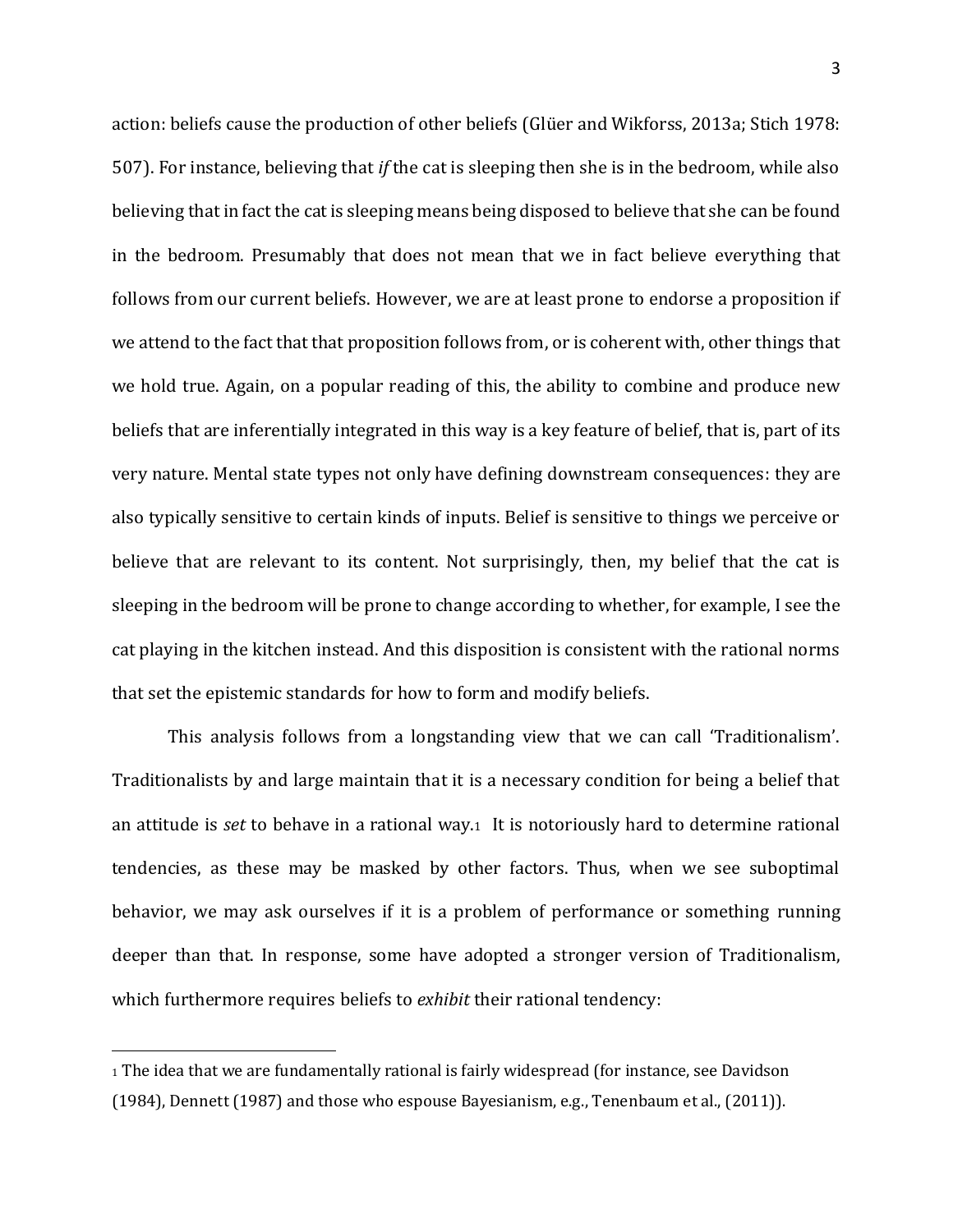**Strong Traditionalism**: mental attitude A is a belief only if A is mostly doxastically rational, in the sense that it is (i) sensitive to the relevant evidence, (ii) inferentially integrated with other beliefs and intentional attitudes, and it (iii) causes actions (when coupled with the appropriate conative attitude, in the right circumstances).<sup>2</sup>

The term 'rational' is used for any belief conforming to *standards* of rationality, whereas 'irrational' beliefs subvert those standards. Roughly, a belief is *epistemically* irrational if held in the face of insufficient, available evidence.<sup>3</sup> Also, a belief is *procedurally* irrational if it does not produce inferential effects to preserve coherence with other attitudes.<sup>4</sup> Finally, a belief is *practically* irrational if it does not produce behavioral/emotional effects, and does not enjoy the role of guiding our practices of practical reasoning.<sup>5</sup>

<sup>2</sup> See Adler (2002), Currie and Ravenscroft (2002), Gendler (2008), Rey (1988), Van Leeuwen (2014), to name a few. Van Leeuwen (2014), for instance, claims that religious credences are *not* (factual) beliefs because on his view (factual) beliefs have specific input-output conditions (e.g., evidence-sensitivity) that religious credences do not share. That said, it is possible that some of these authors may be willing to endorse a more moderate form of Traditionalism, similar to the Traditionalism I advocate for below.

<sup>3</sup> Available evidence is not necessarily the same thing as what agents *take* to be evidence since agents may be wrong about what constitutes evidence for what they believe.

<sup>4</sup> As intended here, procedural rationality encompasses the structural and substantive inferential effects usually associated with belief (see Scanlon 2007). Beliefs support the formation of other attitudes and they also stand in (formal and non-formal) structural relations with other beliefs. Some of the coherence standards I will mention in the last section fall within this sense of rationality.

<sup>5</sup> It is admittedly slightly odd to add this to the stock of *doxastic* rationalities, since it in fact requires one to take some action, or to react in a certain way, rather than forming a belief. However, since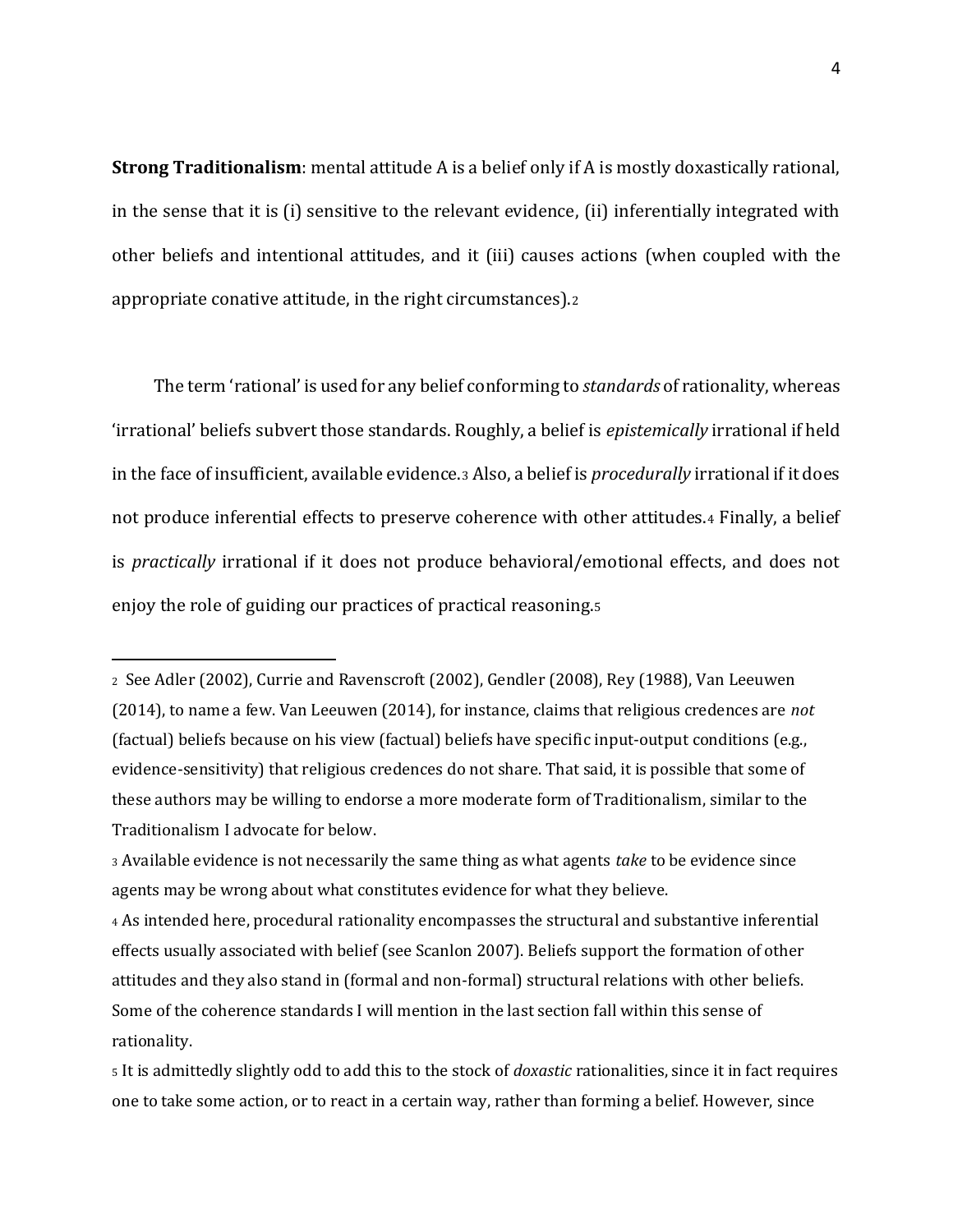It is often said that cognitive attitudes are those attitudes that present their contents as true (Velleman, 2000), and beliefs are paradigmatic examples of cognitive attitudes. Beliefs do not, however, exhaust cognitive attitudes. Among non-doxastic cognitive attitudes are imagination, assumption, acceptance, hypothesis, and the like, which we can call "secondary cognitive attitudes" (Van Leeuwen, 2009). On the Strong Traditionalist view, if a cognitive attitude fails to show rational belief-like behavior, then we must conclude that it is not a belief after all, but some neighboring cognitive attitude (e.g., imagination<sub>6</sub>, acceptance<sub>7</sub>, alief<sub>8</sub>, quasi-belief<sub>9</sub>, non-standard belief<sub>10</sub>).

Contrary to this view, however, it has become increasingly apparent that some of our beliefs – or what we would intuitively call 'beliefs' – are at times behaviorally inert, immune to evidence, or inferentially encapsulated. Whatever rational role belief has, whatever requirements belief is subject to, beliefs (and people more generally) can be bad reasoners,

beliefs are meant to be action-guiding, beliefs that do not motivate us are considered failures qua beliefs. Note that in all of these formulations I mostly follow Bortolotti (2010). Let me also point out that the argument of this paper does not stem from a philosophical analysis of rationality per se. I will thus not focus on trying to figure out the correct formulations of the standards of rationality or ask whether or not these standards constitute normative requirements (Broome, 2007; 2013). <sup>6</sup> See Currie and Ravenscroft (2002), and Currie and Jureidini (2002), who argue that delusions are imaginings, not beliefs.

<sup>7</sup> Frankish (2004; 2011), Shah & Velleman (2005).

<sup>8</sup> Gendler (2008) suggests that some evidence-immune attitudes are not really beliefs but aliefs. See Glüer and Wikforss (2013b) and Mandelbaum (2013) for concerns regarding Gendler's proposal. <sup>9</sup> Schwitzgebel (2002: 252) and Schellenberg (2013) argue that 'belief' is a vague term that stands on a continuum.

<sup>10</sup> In this last category, we find the notion of "assent" offered by de Sousa (1971), Dennett's "opinion" (1978), Rey's "avowal" (1988), Sperber's "reflective belief" (1996) and Van Leeuwen's "credences" (2014).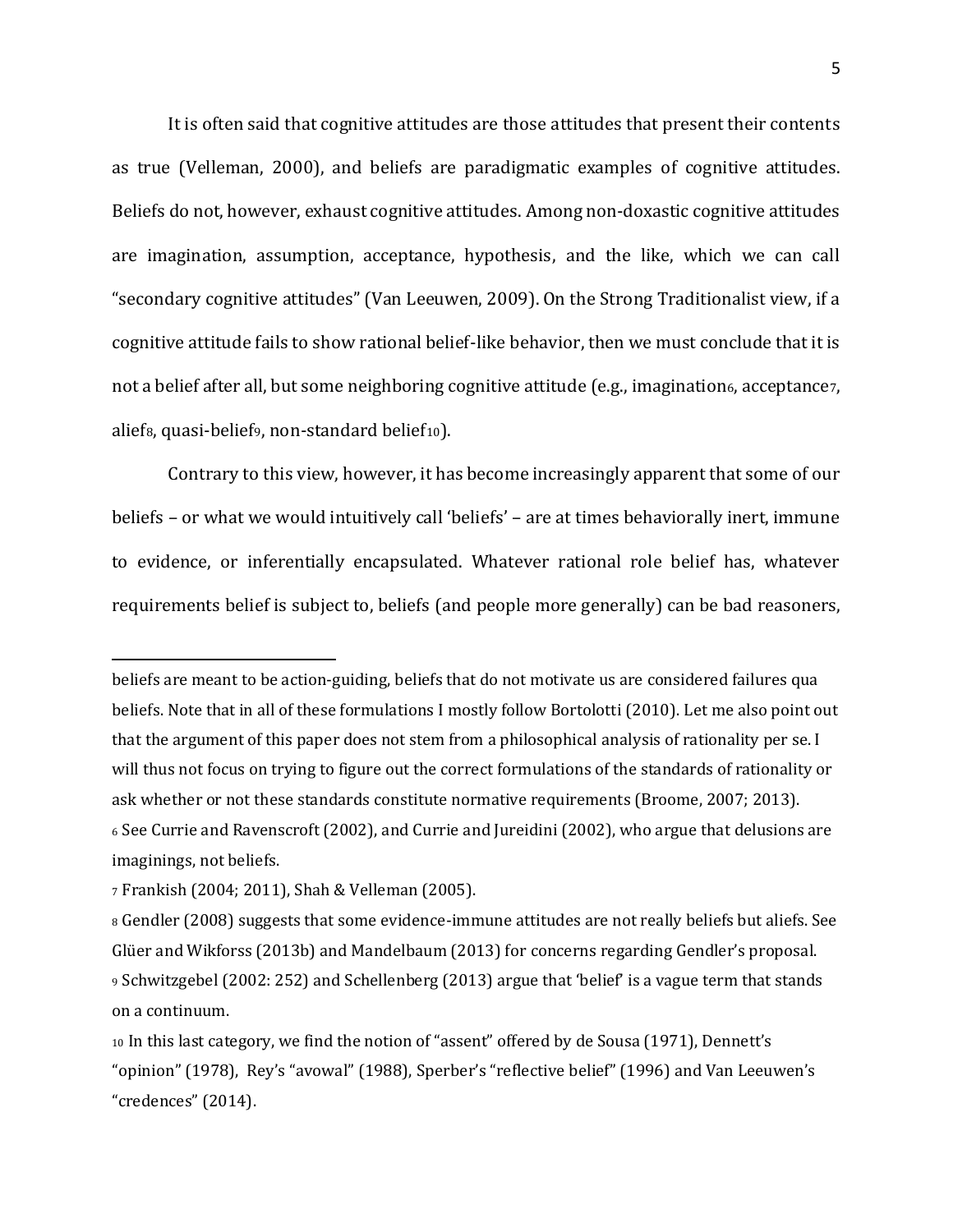falling short of rational standards (Kahneman and Tversky, 1979; Stein, 1996). As a result, dissonant or poorly integrated beliefs may be more common than previously thought. This has led some to believe that our cognitive system is fragmented (e.g., Lewis 1982; Stalnaker, 1984; Greco, 2015), and that beliefs may have minimal global effects on our minds since they are 'stored' in disparate compartments (Mandelbaum, 2016). Numerous studies appear to show that humans suffer from "belief-perseverance": at times they refuse to change their mind even when they have been proven wrong (e.g., Anderson, 1995; Guenther & Alicke 2008: 706; Mercier and Sperber, 2011: 68; Kahn, 2016). Moreover, there is evidence that we automatically come to believe whatever proposition is presented to us, independent of the evidence (Mandelbaum, 2019). Things do not look better once we turn to belief's actionguiding role: even sincere assertions are sometimes poor indicators of what agents will do (Wicker, 1969: 75; Ajzen, 2005; Fabrigar et al., 2006).

The worry now is that this body of evidence forces Strong Traditionalism to say that we have few real beliefs owing to the fact that so few attitudes pass Traditionalism's "rationality constraint" (Bortolotti, 2010; Helton, 2018).<sup>11</sup> Yet one may rightly suggest that

<sup>11</sup> A word of caution is needed here. As recently pointed out by Van Leeuwen (2018), there is a tendency to focus on belief's irrationality and forget the large number of rational beliefs that serve us in the background. So, perhaps it is unfair to claim that Strong Traditionalism would leave us with too few beliefs, because many of our beliefs are in fact rational. It still seems true, however, that Strong Traditionalism forces us to exclude from the category 'belief' things that we are normally happy to call beliefs. In other words, the worry is that Strong Traditionalism is, so-tospeak, throwing the baby out with the bathwater by imposing a too-rigid rationality-constraint on belief. Therefore, a more inclusive and fine-grained view – such as the one I propose below – would be preferable to Strong Traditionalism. Thank you to an anonymous referee for pushing me to clarify this point.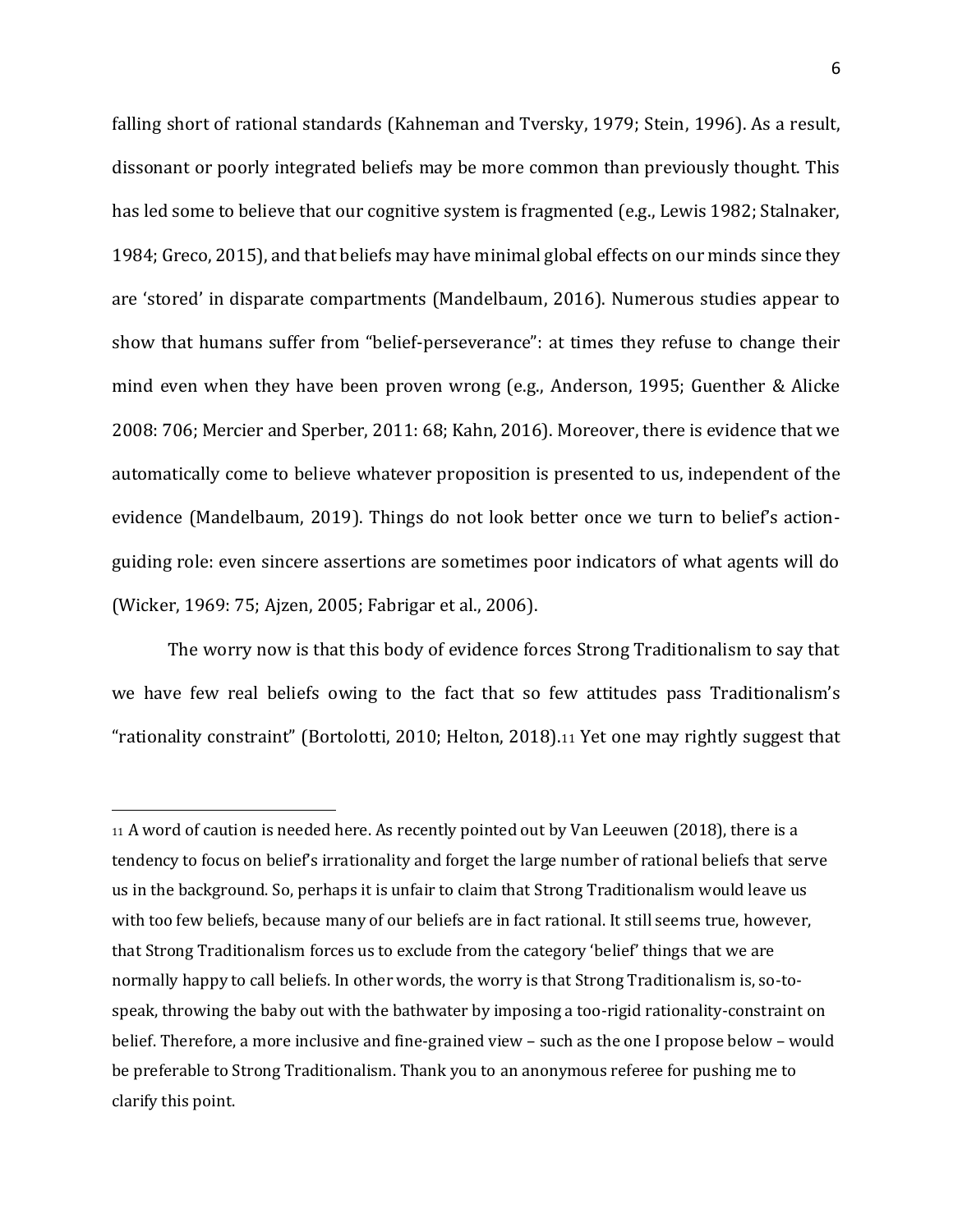it is a "desideratum" of "our theorizing about belief" that the view we endorse does not directly conflict with the plausible assumption that "humans have many beliefs" (Helton, 2018: 2):

**Too Few Objection**: if we impose rationality constraints on belief, then we will be forced to say that we only have very few beliefs.

As a reaction to this objection, a group of Revisionist philosophers have argued that the Traditionalist position is too strict, owing to which we should "loosen up" belief's ties to evidence, action, and reasoning. On this view, then, it is not necessary for beliefs to consistently motivate us in action and reasoning, nor that they ought to respond appropriately to evidence. As Bortolotti (2010: 172) explains,

> some beliefs have the capacity for guiding action, but action guidance should be listed among the desiderata for rational beliefs, and not among the necessary conditions for beliefs ascription.

In response to this, a move that is often made is that patchy, and behaviorally- or inferentially-fragmented, cognitive attitudes may still count as beliefs provided they are expressed through sincere assertions or if they 'feel' true in some sense (Zimmerman, 2007). Accordingly, we do not need to chain ourselves to a narrow conception of belief that inexorably ties belief to its rational effects, since sincere assertion is enough to track beliefs: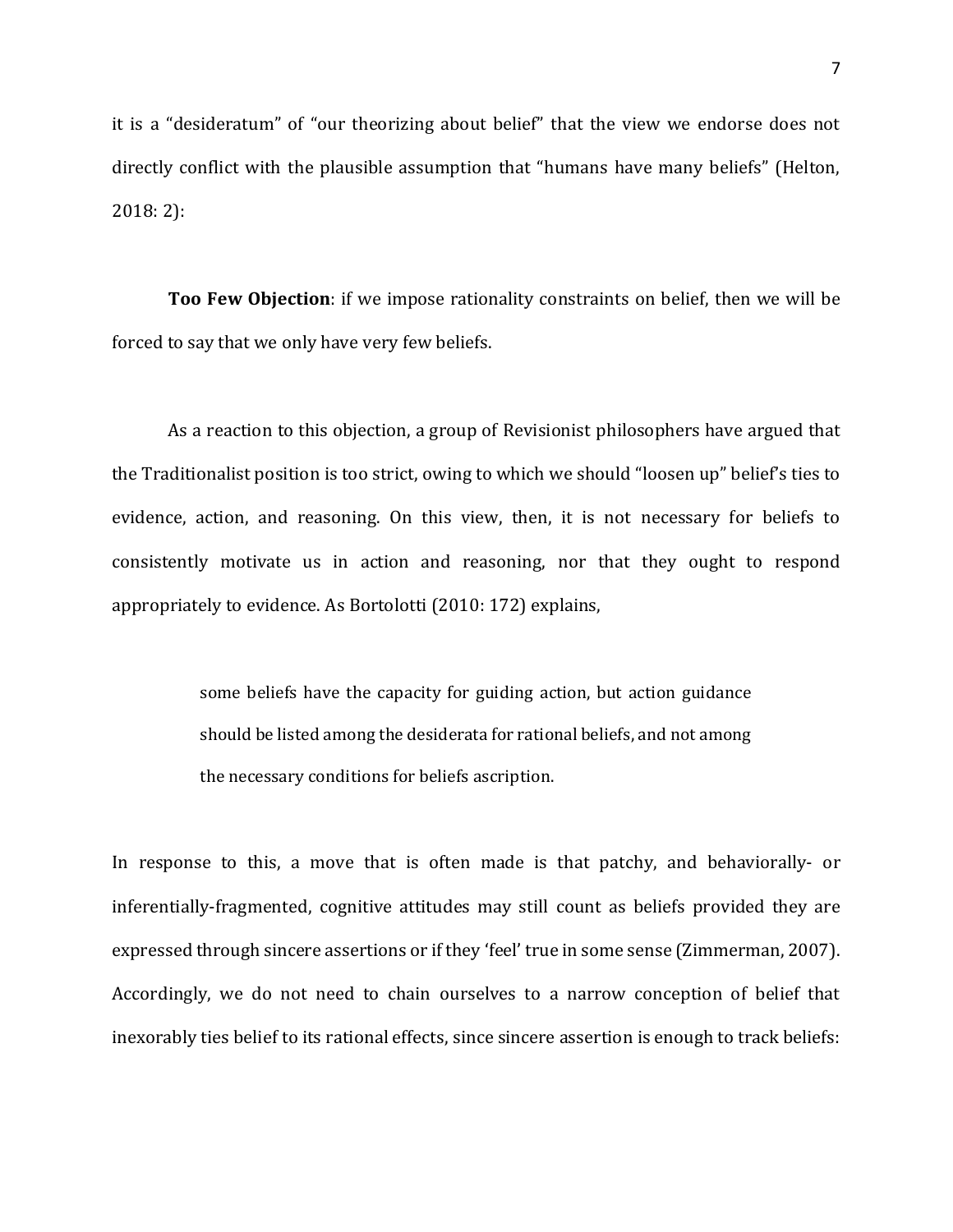**Revisionism**: for attitude A to be a belief, it suffices that A is expressed through sincere assertion: it is not necessary that A is mostly doxastically rational (i.e., sensitive to evidence, action-guiding, or inferentially-integrated).

To be sure, the Revisionist position has an intuitive appeal. For starters, as we saw, there is strong evidence that humans are more irrational than we thought. So, against the Strong Traditionalist, the Revisionist raises the reasonable worry that if we were to expect beliefs to be consistently rational, we would have to exclude from the category 'belief' many cognitive attitudes that we are usually happy to call beliefs (Bortolotti, 2010). Another attractive aspect of Revisionism stems from the oft-cited argument that an agent's "view of the world" is reflected in their beliefs. Philosophers working on self-knowledge have argued that we can seamlessly move from the question "do I believe P?" to the factual question "is P true?", owing to which it seems we have privileged access to our beliefs (Moran, 2001; Boyle 2011). This appears to indicate that sincerely asserting that p and believing that p are basically the same thing, and that people seem to have first-personal authority on what they take to be true. What this means is that, if people introspect and sincerely assert something, then we should probably give them credit. To boot, it seems that Revisionism gets our folkpsychological intuitions right: recent studies show that across cultures and languages "behavioral integration" is not necessarily a key factor when people make belief-attributions: "assertions are first taken into account, and when an agent sincerely asserts that p, nonlinguistic behavioral evidence is disregarded" (Rose et al., 2017: 194). According to these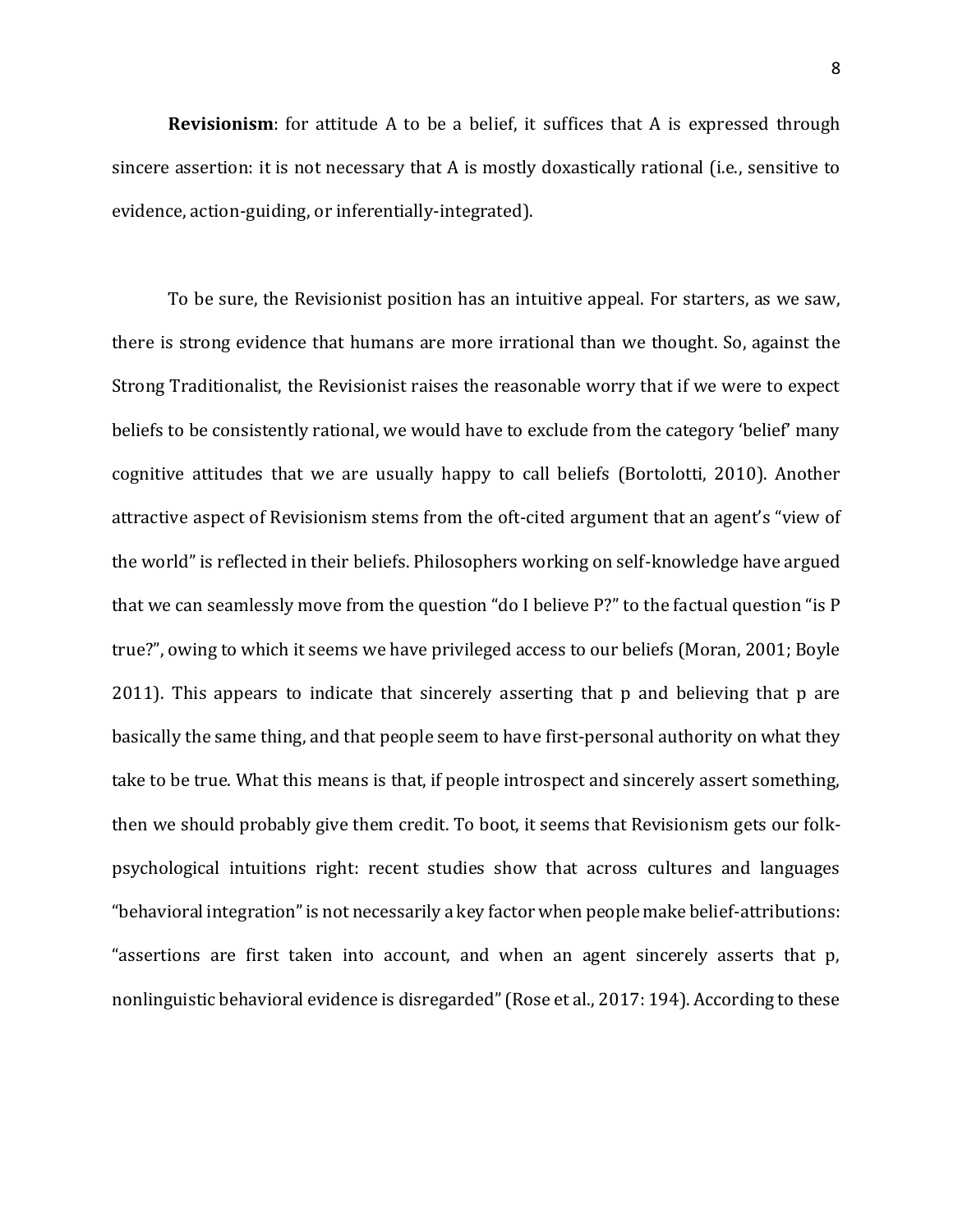studies, our folk-psychological intuitions seem to go the Revisionist's way: assertion is the mark of belief.<sup>12</sup>

#### **2. Against Revisionism**

In this section of the paper, I will level two objections against Revisionism. The first objection is that Revisionism has a 'demarcation' problem. This threatens its ability to correctly identify the extension of the category 'belief'. The second objection is that the Revisionist puts too much faith in sincere assertion in the face of recent findings about people's lack of self-knowledge and their inability to introspect. I will consider these objections in turn.

## *2.1 Revisionism's Demarcation Failure: The Too Many Objection*

Belief is a cognitive attitude but the world of *cognitive* attitudes is densely populated. To clarify, cognitive attitudes are those attitudes that present their contents as true, and belief is only one of them (Velleman, 2000). Imagination, assumption, acceptance, and other non-doxastic cognitive attitudes are often called *secondary* cognitive attitudes (Van Leeuwen, 2009; 2014). Belief and secondary cognitive attitudes function differently, and a

<sup>12</sup> Since I will criticize Revisionism below, it is important to clarify now that in this paper I am *not* trying to fully capture the extension of the pre-theoretical use of the word 'belief'. Nor am I trying to say that lay people are in error in their use of the word 'belief'. What I am doing here is appealing to a mature philosophy of mind to carve out importantly different mental states by looking at their functional role. Although, all things being equal, it would be preferable to have a theoretical view of 'belief' that squares with our pre-theoretical intuitions, *fully* conforming to our folk use of 'belief' is not a prerequisite of doing good psychology.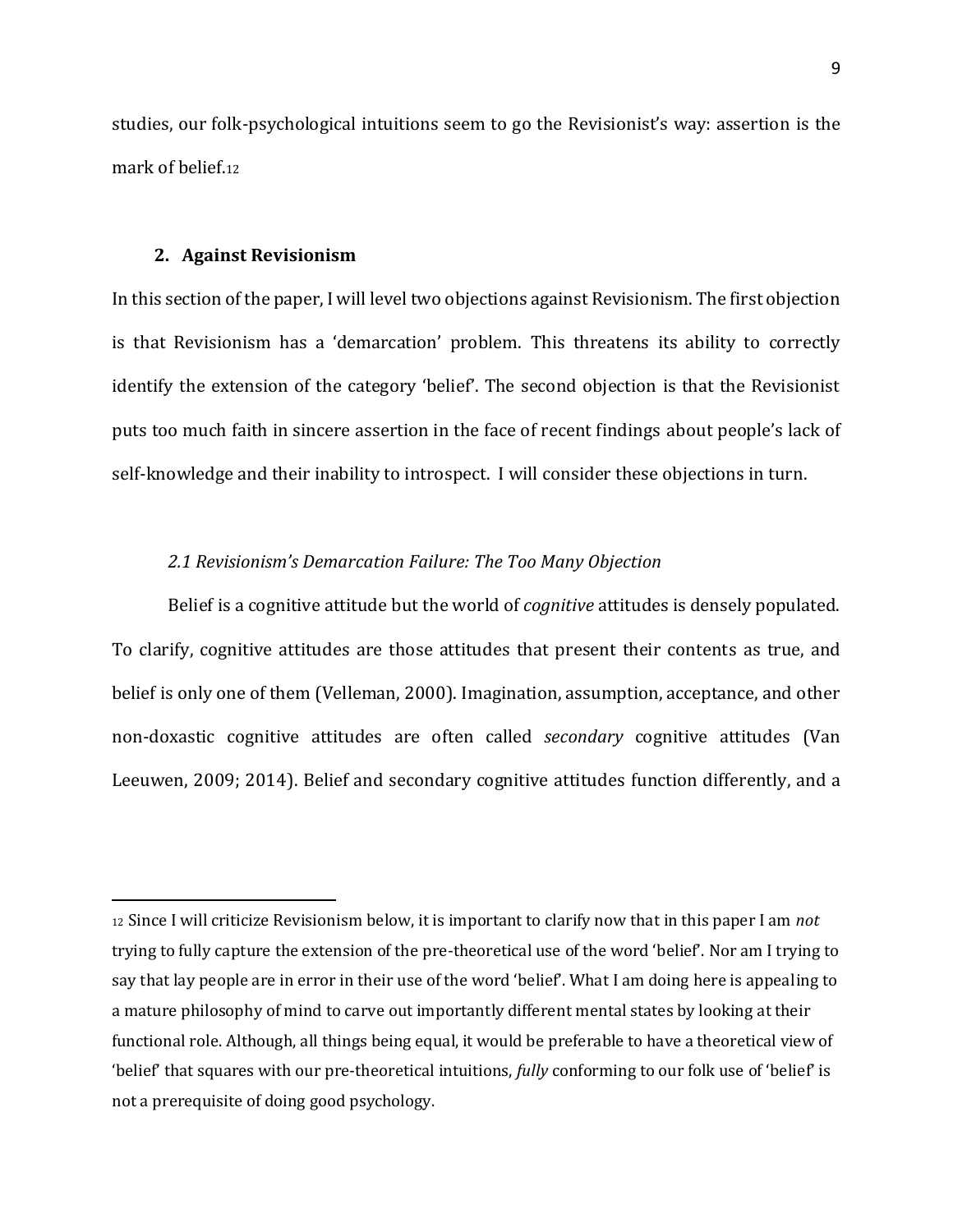mature philosophy of mind needs to tell us how to distinguish them. And this raises the following worry for the Revisionist:

**The Too Many Objection**: if a cognitive attitude can count as a belief even if it is all-over irrational then we have no way to clearly demarcate beliefs from secondary attitudes. As a result, we may end up inflating the category 'belief'.

There are two aspects to the Too Many Objection. The first aspect has to do with Revisionism's inability to explain how belief is functionally distinct from other cognitive attitudes. The second element to consider is that, as a result of the demarcation problem, Revisionism has an extensional problem and ends up miscategorizing cognitive attitudes.

Let us focus first on the demarcation problem. Revisionism endorses what you might call a 'mixed-bag view of belief': some beliefs are doxastically rational, while others are not. The problem that the Revisionist faces is to explain how all-around irrational beliefs are any different from secondary cognitive attitudes. To explain this, I will need to make a slight detour to investigate these secondary cognitive attitudes.

## *2.1.1 Secondary Cognitive Attitudes*

Secondary cognitive attitudes are imagination, assumption, acceptance, and the like (Velleman, 2000).<sup>13</sup> Secondary cognitive attitudes and belief can share contents: one can actually simultaneously believe a proposition and also imagine it (see Leslie, 1994), even

<sup>13</sup> For an account of these attitudes, see, *inter alia,* van Fraassen (1980), Stalnaker (1984), Bratman (1987), Rey (1988), Cohen (1992), and Van Leeuwen (2009; 2014).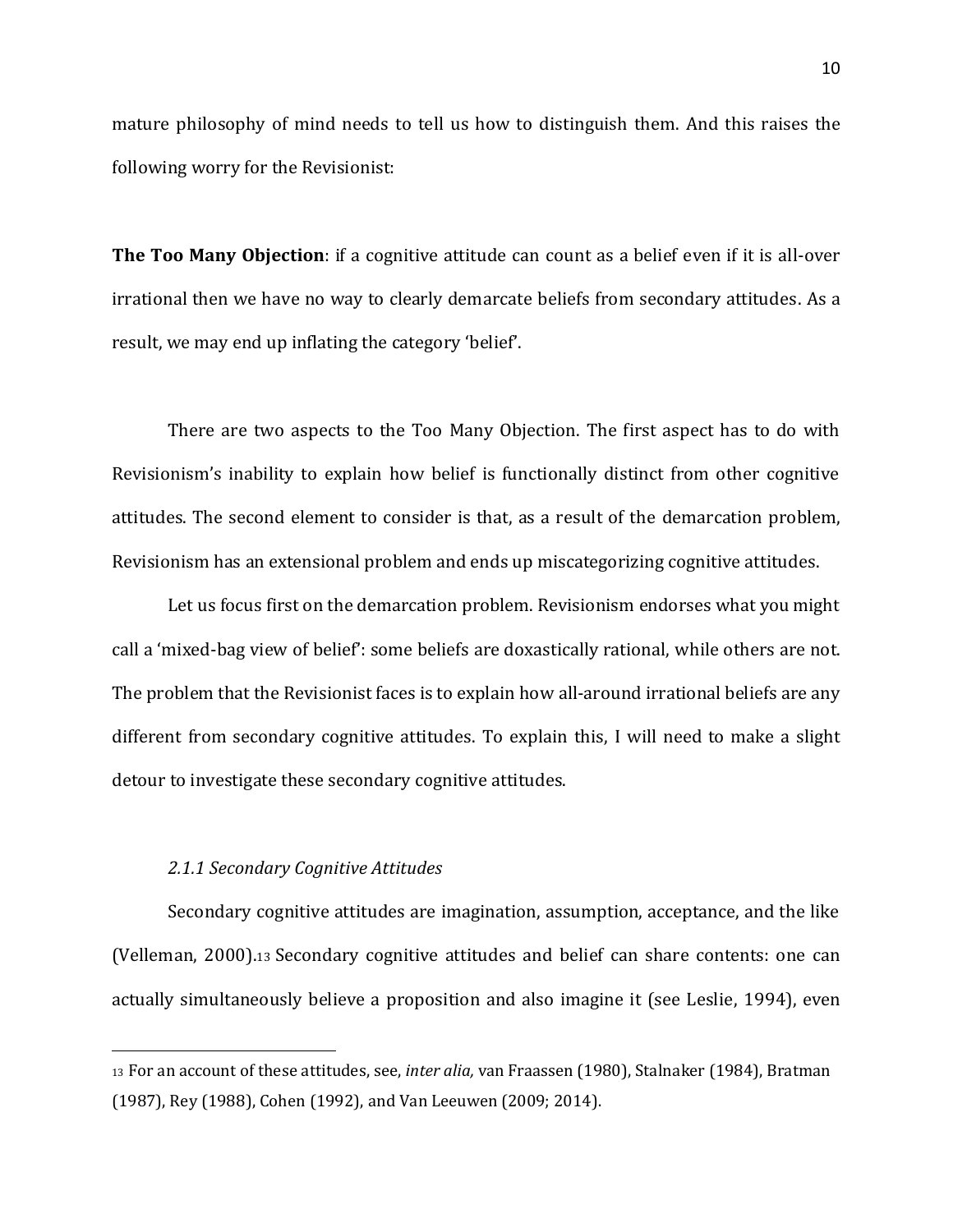though it has been convincingly argued that imagination is a self-standing cognitive attitude (cf. Peter Langland-Hassan, 2012). Furthermore, contrary to the claim that what motivates one to act is *always* a desire-belief combination, there are now convincing arguments claiming that supposition, imagination, etc., can access our inferential processes and theoretical reasoning in a belief-like fashion (e.g., Currie, 2002, Currie and Ravenscroft, 2002; Nanay, 2016; Van Leeuwen, 2009; 2014). Borrowing from David Velleman's well-known example, when a child pretends that he is an elephant, his imagining "I am an elephant" motivates the child to behave *as if* he were an elephant (Velleman, 2000; cf. Nichols and Stich 2000). This seems to indicate that secondary cognitive attitudes may also respond to evidence, at least in some restricted sense: within a game of make-believe, a child's imagining may respond to what counts as evidence *in that game* and may be updated accordingly. It is also plausible that we are prone to (imaginatively) subscribe to many of the consequence of the propositions we imagine (Berto 2017; Byrne 2016). This picture goes beyond imagining: we often also suppose, accept, or assume things to be thus-and-so, and act accordingly. If I accept a proposition that I do not believe for the sake of argument, I will be motivated to accept at least some of the propositions following from it.

Although they enjoy some belief-like features, it is widely recognized that secondary cognitive attitudes are immune to facts, compartmentalized, encapsulated, and highly context sensitive. Unsurprisingly, then, imagination has typically been described as the attitude that, unlike belief, takes little interest in the truth (Velleman, 2000). Furthermore, because secondary cognitive attitudes tend to operate in compartments, they admit contradictions (e.g., I can accept one thing in one context and the opposite in another), and they can also be "patchy" and poorly inferentially-integrated (Levy, 2015). Thus, while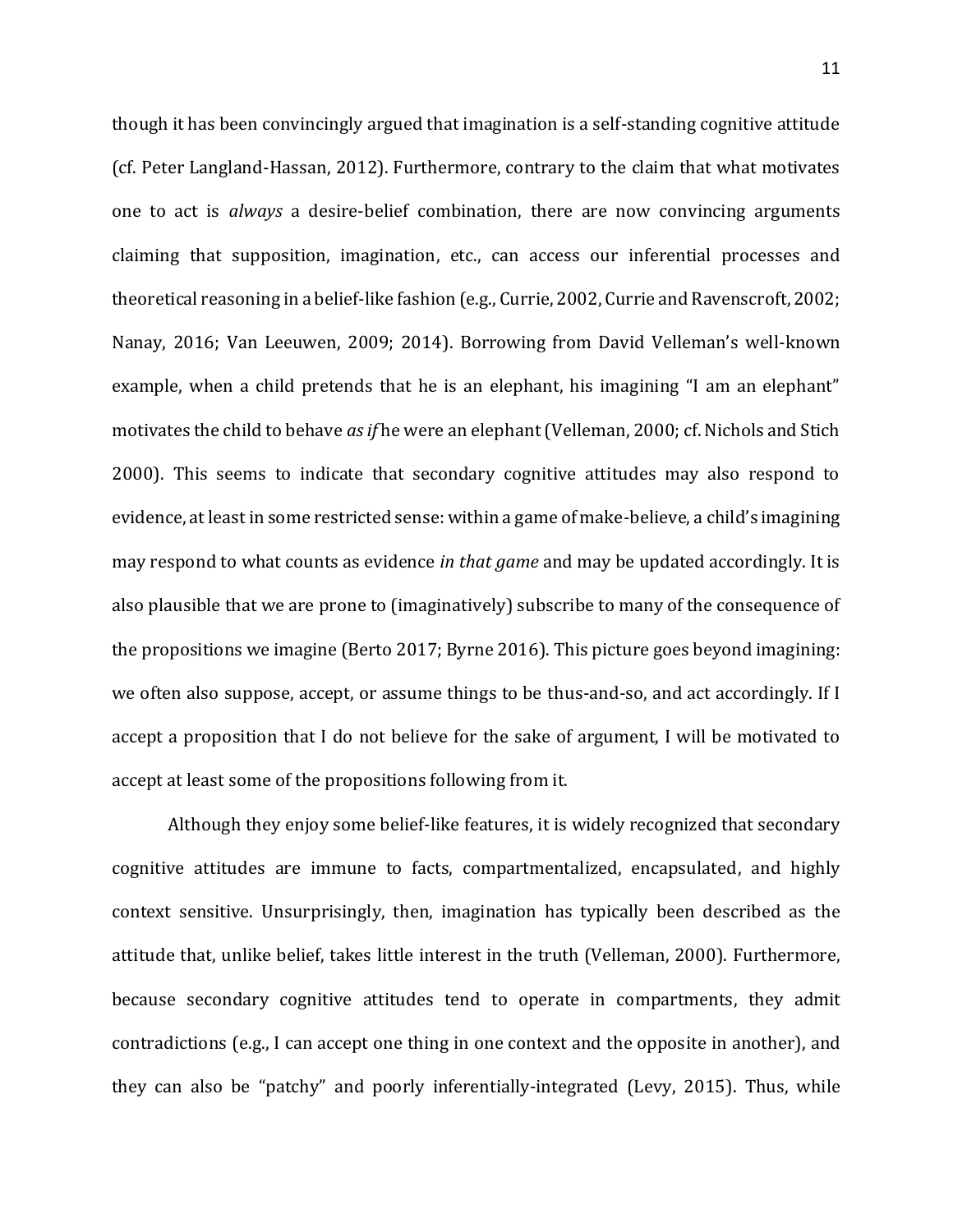imaginations *do* produce some inferences, imaginings tend only to produce new, inferentially-related imaginings within the imaginative context. Similarly, if I *accept* that my client is innocent, I may do so regardless or even in spite of the evidence I have. While my acceptance will have effects on the things I say and do at work, the accepted proposition will not normally spill over into my private life. For similar reasons, imagination and kindred cognitive attitudes will not motivate us across the board, namely beyond the contexts in which they were introduced (Van Leeuwen, 2009).<sup>14</sup>

### *2.1.2 Back to the Objection*

Encapsulation, poor integration, and limited sensitivity to actual evidence are the marks of those cognitive attitudes that are not beliefs. What, then, about belief itself? The Strong Traditionalist has a straightforward story to tell us about what makes belief different from secondary attitudes. O'Brien (2005), for example, points out that beliefs are expected to range across the board, having an impact in different situations and contexts (see also Noordhof, 2001: 253). That is, a belief that p can enter reasoning whenever *p* is relevant qua premise, irrespective of the context. This also means that beliefs are largely consistent and coherent globally, whereas the effects of imagination and the rest are "short term" (Currie and Ravenscroft, 2002: 16).

<sup>14</sup> This position is also echoed in Bratman's (1990) theory of "acceptance in a context". On Bratman's view, acceptances, like beliefs, function as premises in practical reasoning and deliberation. However, the power of an acceptance is limited to the context in which it was introduced.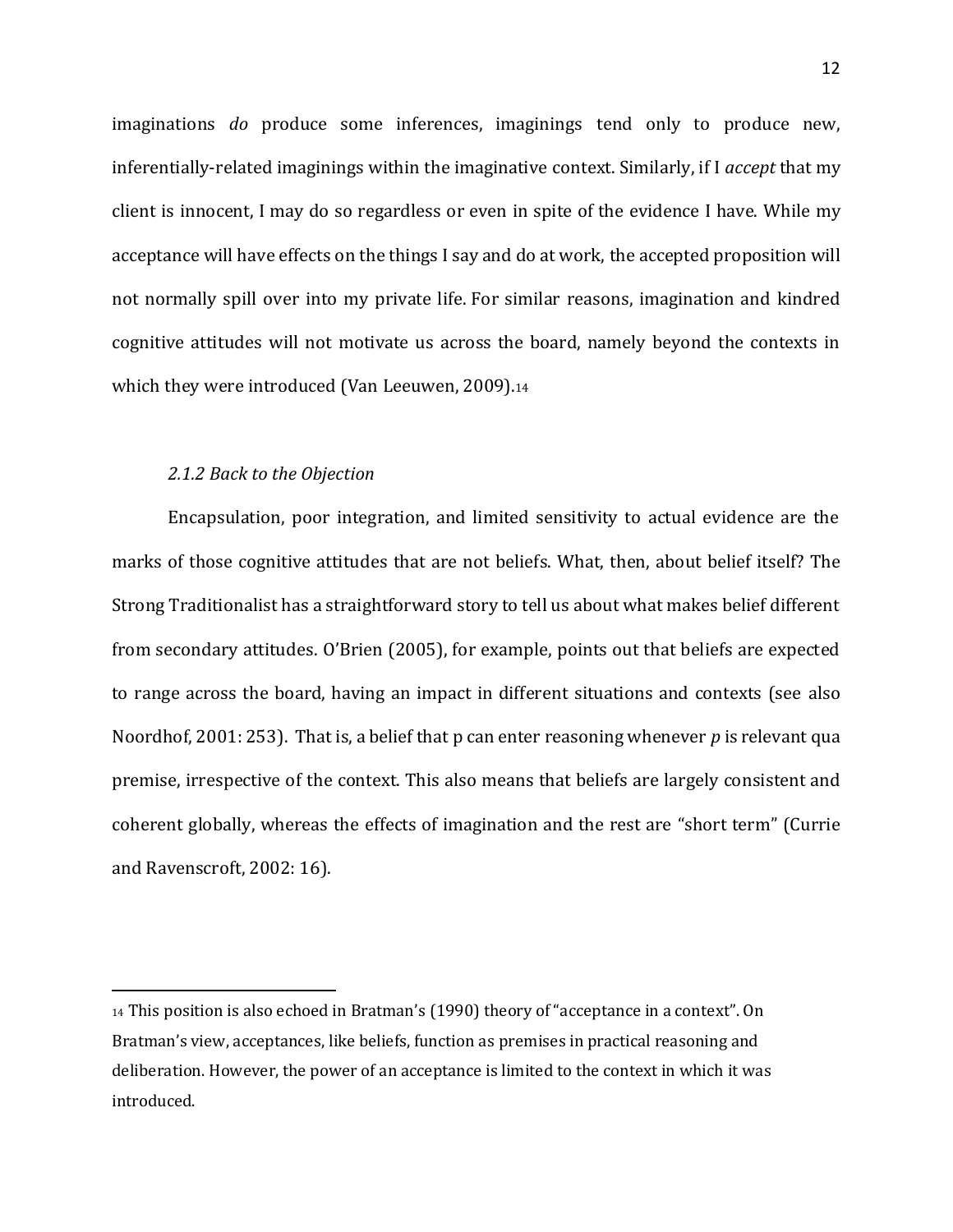The Revisionist, of course, disagrees: she believes that belief is at times as fragmented and encapsulated as any secondary cognitive attitude. On her view, it is possible for a belief to have only limited effects. The worry I have, however, is that this threatens our ability to functionally distinguish mental attitudes, given that now belief loses its key functional markers and behaves similarly to imagination and kindred cognitive attitudes. As a result of this demarcation-problem, the Revisionists will also face an extension-problem, since they risk inflating the category of belief to include things that are not in fact beliefs. Whereas the Strong Traditionalist could end up with a very limited number of beliefs, the Revisionist faces a parallel worry: being too permissive in admitting highly doxastically-irrational attitudes to the rank of 'belief', she will find the category of belief to be too densely populated.

#### *2.2. Assertion is Not Enough*

The Revisionist may think she has an obvious reply to the objection above: sincere assertion marks out the difference between belief and the other cognitive attitudes. Even for the Traditionalist, sincere assertion is a type of action to which belief can give occasion: if I believe that phlogiston does not exist, then I am also disposed to assert that proposition in the appropriate circumstances. The Revisionist goes a step further, however: she takes assertion to be *fundamental* to belief. In Matthew Boyle's own words, "the very existence of [an agent's] belief that P is constituted by her persisting assent to P" (2009: 143).15 Patchy, and behaviorally- or inferentially-fragmented, attitudes are still beliefs provided they are

<sup>15</sup> Kaplan claims that belief is not a disposition to act in a certain way but a disposition to make a sincere assertion (see Kaplan 1996: 109). See also Cherniak (1996) where he offers an "assent view" of belief.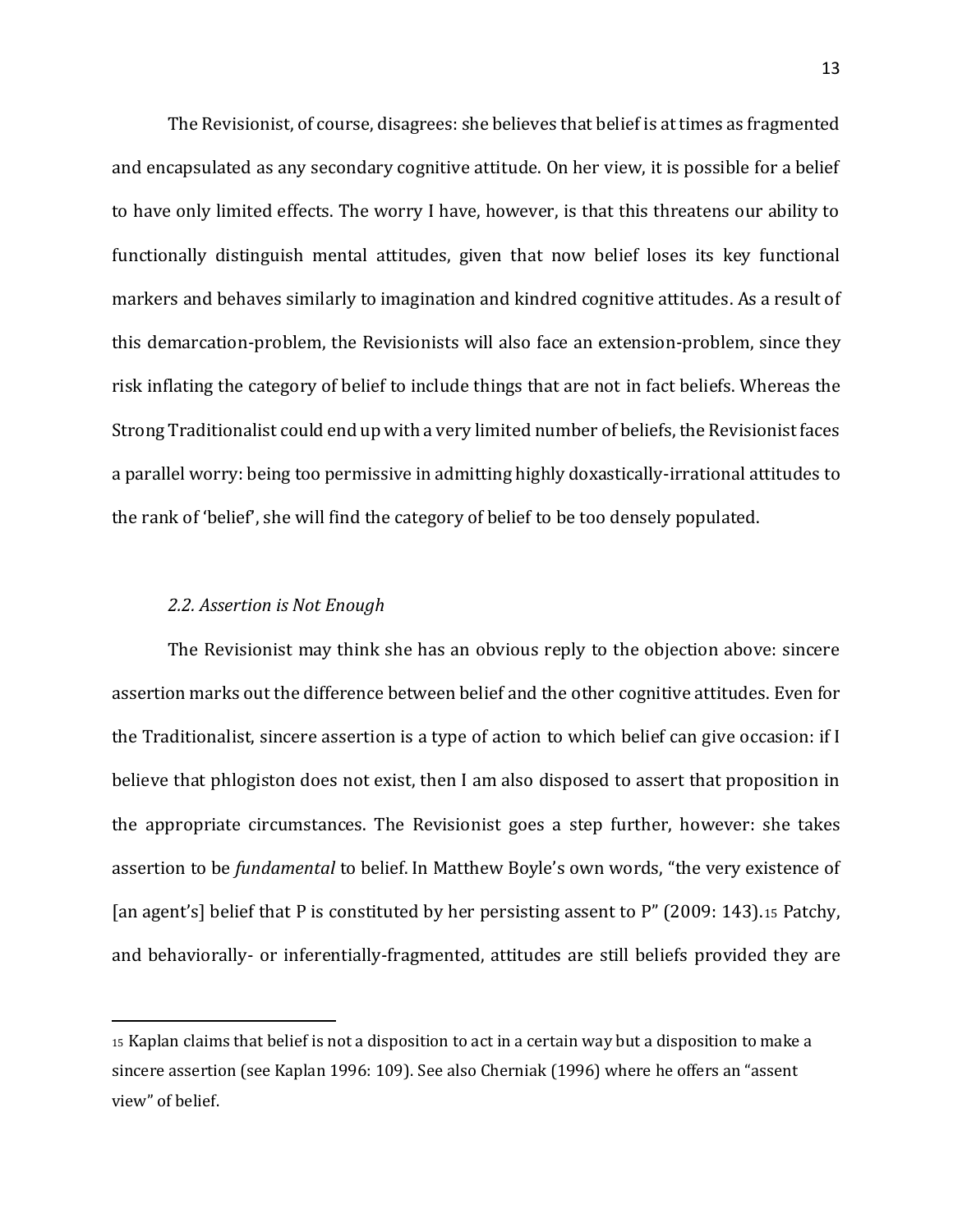expressed through sincere assertion. Assertion is enough of an indicator of belief regardless of whether the agent then follows up on what she says. This position is often paired with the idea that a 'feeling of truth' sets belief apart from other attitudes. For instance, Bayne and Pacherie claim that: "[a]rguably, to believe P is to think that P is (or is likely to be) true when one reflects on it, whereas no such *sense* of truth accompanies the state of merely imagining P" (2005: 168, my emphasis).<sup>16</sup>

Obviously, sincere-assertion and feelings of truth cannot be *necessary* conditions for being a belief. Non-human animals and babies have beliefs but they arguably lack the ability to assert or have any "sense of truth". In addition, unconscious beliefs do not give rise to assertions at all, and it is not clear they characteristically produce any epistemic feeling. This is not a concern of the Revisionist, however: she will point out that all she needs is to say is that assertion is a sufficient, but not a necessary, condition for being a belief. Although it is true that some beliefs will never produce assertion, if a proposition is sincerely asserted and felt to be true, then that is enough evidence that the agent has the corresponding belief.

Unfortunately, it is difficult to say what a sincere assertion *is* without making the – in this context, at least – unhelpful observation that an assertion is sincere if and only if the speaker actually believes its content (Searle, 1969: 65). Indeed, it should be obvious that uttering an indicative statement or sentence is not enough for that utterance to constitute an assertion. Actors on the stage and novelists in books say and write things that are not meant to be assertions even though they sound or look like assertions. In response, a popular view,

<sup>16</sup> Cohen (1992: 4) explains, "belief that p is a disposition, when one is attending to the issues raised, or items referred to, by the proposition p, normally to *feel it true that p* and false that not-p, whether or not one is willing to act, speak, or reason accordingly" [my emphasis].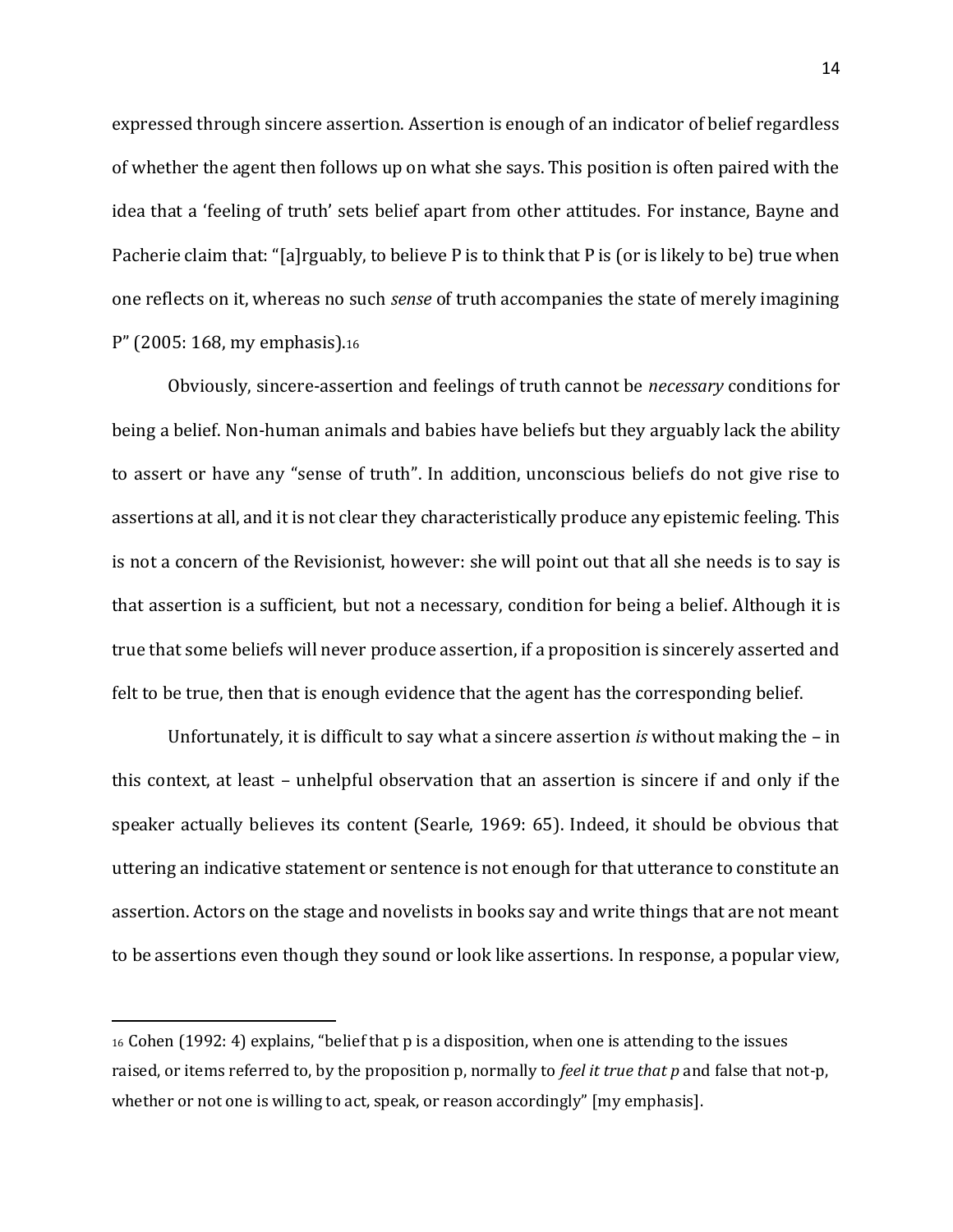prominently championed by Brandom (1994), claims that asserting is akin to undertaking a normative commitment. When asserting that, e.g., global warming is real, you are – as Brandom would put it – making a move in "the game of giving and asking for reasons", and you have committed yourself to supporting your claim. What's more, you are also committed to acting in a way that is consistent with your ideas about global warming. This means that the act of assertion is inextricability linked with the very notion of doxastic rationality: if you are overtly flouting doxastic, rational norms, then your utterance ceases to count as asserting. Overall, this view does not help the Revisionist because it indicates that normative standards set limits for what can count as an assertion. And this is precisely the claim the Revisionist wants to reject.

To avoid this dead-end, the Revisionist may simply insist that if a speaker is expressing what *feels true to her* then she is thereby sincerely asserting it. Thus, what sets belief apart from imagination is that when we believe that p, we will tend to assert it (when the circumstances are right, of course). However, I doubt that sincere assertion – even as an expression of this feeling of truth – reliably tracks belief. Until recently, it has virtually been a truism in philosophy that an assertion is sincere if and only if it expresses a belief (or some kind of feeling of truth). However, this view is losing ground since it seems that one can assert something that feels true while mistakenly taking herself to believe it (Peacocke 1998: 90; Schellenberg 2005). What this means is that an entrained proposition *p* may feel true to an agent S even though S does not really believe that p is true. This possibility is fully consistent with recent findings regarding people's failure to introspect: people are surprisingly prone to misattribute mental states to themselves (Carruthers 2011; Lawlor 2003; Scaife 2014). In a recent paper, Levy (2018) argues that cases in which a speaker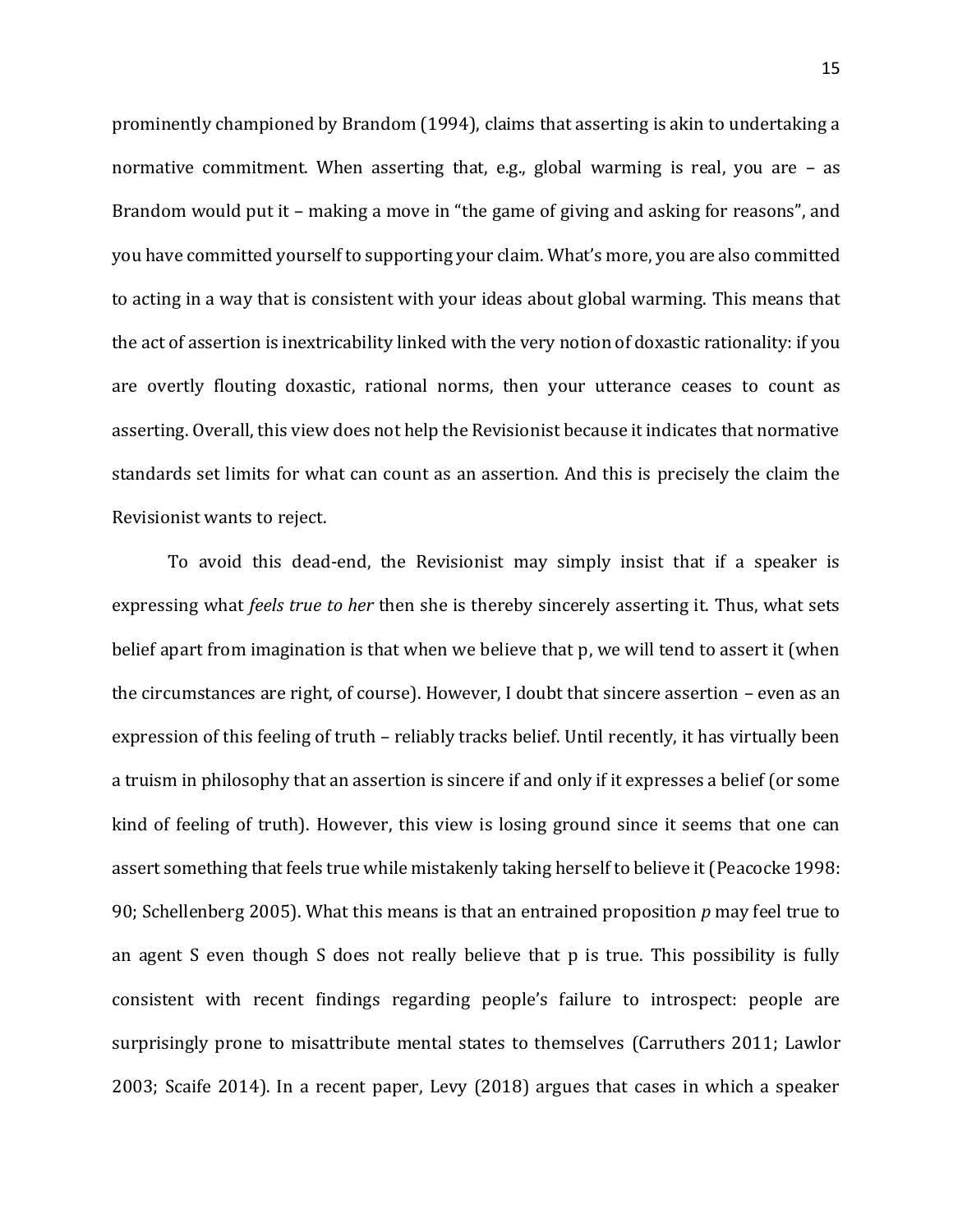sincerely asserts that p but does not act on it tend to be cases in which she *mistakenly* believes to believe that p. The conscious feeling of truth and the sincere assertion she expresses indicate that *she takes herself to believe* it, not that she actually believes it (as also pointed out by Currie, 2000). Similarly, Richard Dub (2017) has argued that secondary cognitive attitudes (specifically 'acceptances') could at times be "generated by pathologically powerful cognitive feelings", and these powerful cognitive feelings can be sincerely expressed through assertions. The label 'cognitive feelings' refers to a broad category of emotion-like states including feelings of familiarity, feelings of knowledge, feelings of rightness, and that 'tip-of-the-tongue' feeling. Dub (2017: 50) makes a convincing case for the claim that, at least sometimes, these feelings:

> do not directly influence beliefs: they influence acceptances. A powerful feeling that p leads us to immediately accept p without our coming to believe that p.

When overtly expressed, these feeling-induced acceptances may well sound like beliefs. However, given the multiplicity of states that may be produced by cognitive feelings, "it is not introspectively clear to a speaker which mental state he or she is expressing at any one time" (Dub 2017: 45). Hence, this suggests that some non-doxastic attitudes produce sincere assertions and it is hard to set these cases apart from assertions that express beliefs. This casts a shadow over the Revisionist's claim that sincere assertion is the mark of belief: assertion simply seems insufficient in setting beliefs apart from other cognitive attitudes.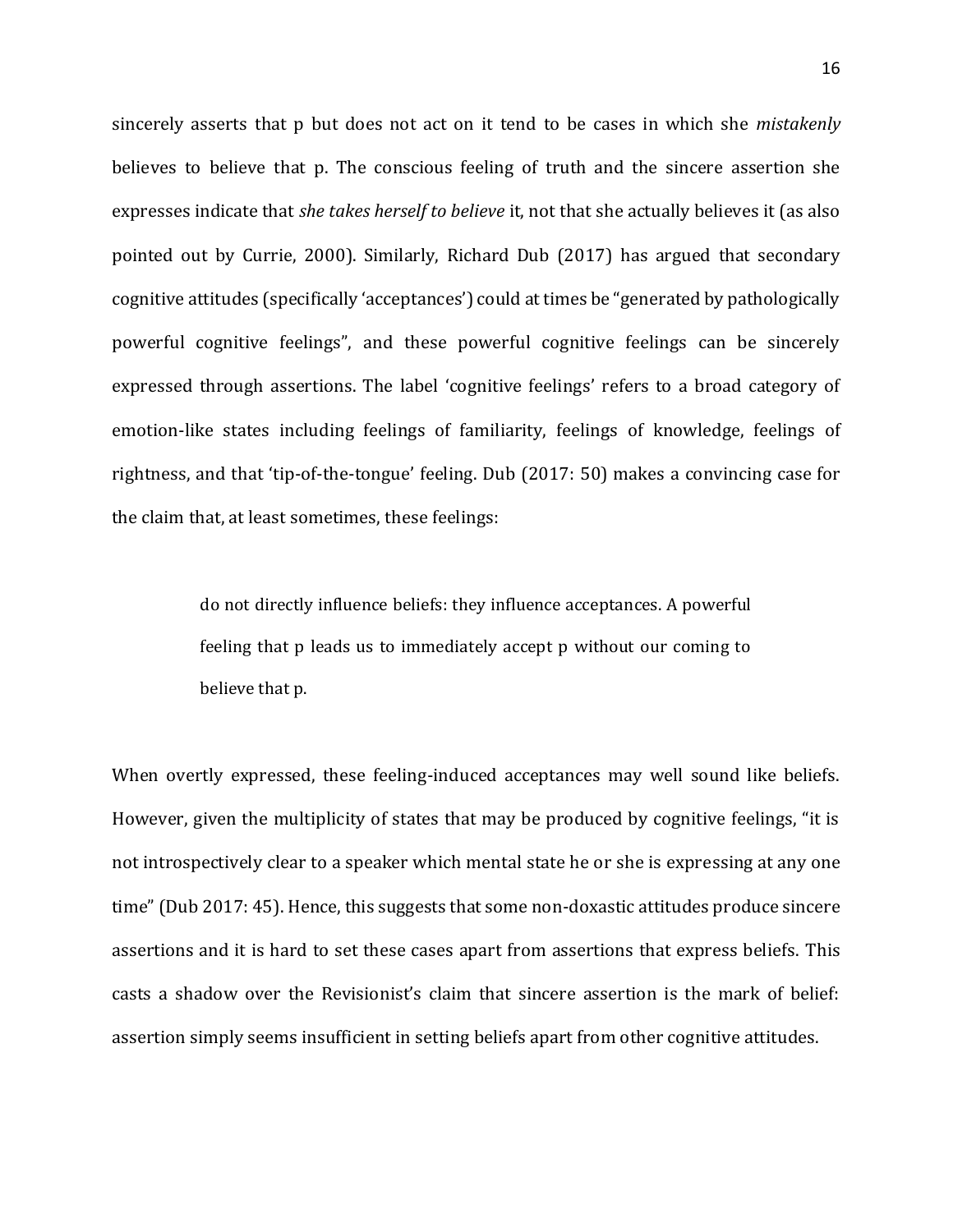### **3. Moderate Traditionalism<sup>17</sup>**

I will now present a position called Moderate Traditionalism. This view avoids both the Too Few Objection and the Too Many Objection by arguing that beliefs need to show a minimal degree of doxastic rationality:

**Moderate Traditionalism**: mental attitude A is a belief only if A is (at least) minimally rational.

I call this 'minimal' rationality for two reasons: it surfaces only when a certain level of detection (not necessarily conscious awareness) is in place; and it specifically concerns internal coherence. Accordingly, beliefs are minimally rational in the sense that they respond to *perceived* irrationality by reestablishing coherence.<sup>18</sup> I am not trying to say beliefs are in

<sup>17</sup> Possible defenders of this view are Davidson (1984), Dennett (1989), Pettit and Smith (1996) and Bayne and Pacherie (2005). Cherniak (1996) talks about 'minimal rationality' but he means something slightly different.

<sup>18</sup> The notion of coherence here loosely refers to what some philosophers call 'structural rationality'. Agents are said to be rational if their beliefs are coherent, namely if they conform to (formal and non-formal) standards of structural rationality (see Scanlon, 2007). Here are a couple of examples:

<sup>-</sup>Modus Ponens: Rationality requires of S that [S believes that q, if S believes that p, and S believes that if p then q, and S attends to the question whether q]

<sup>-</sup>Practical non-formal standard: Rationality requires of S that [S intends to do X, if S believes that she ought to do X]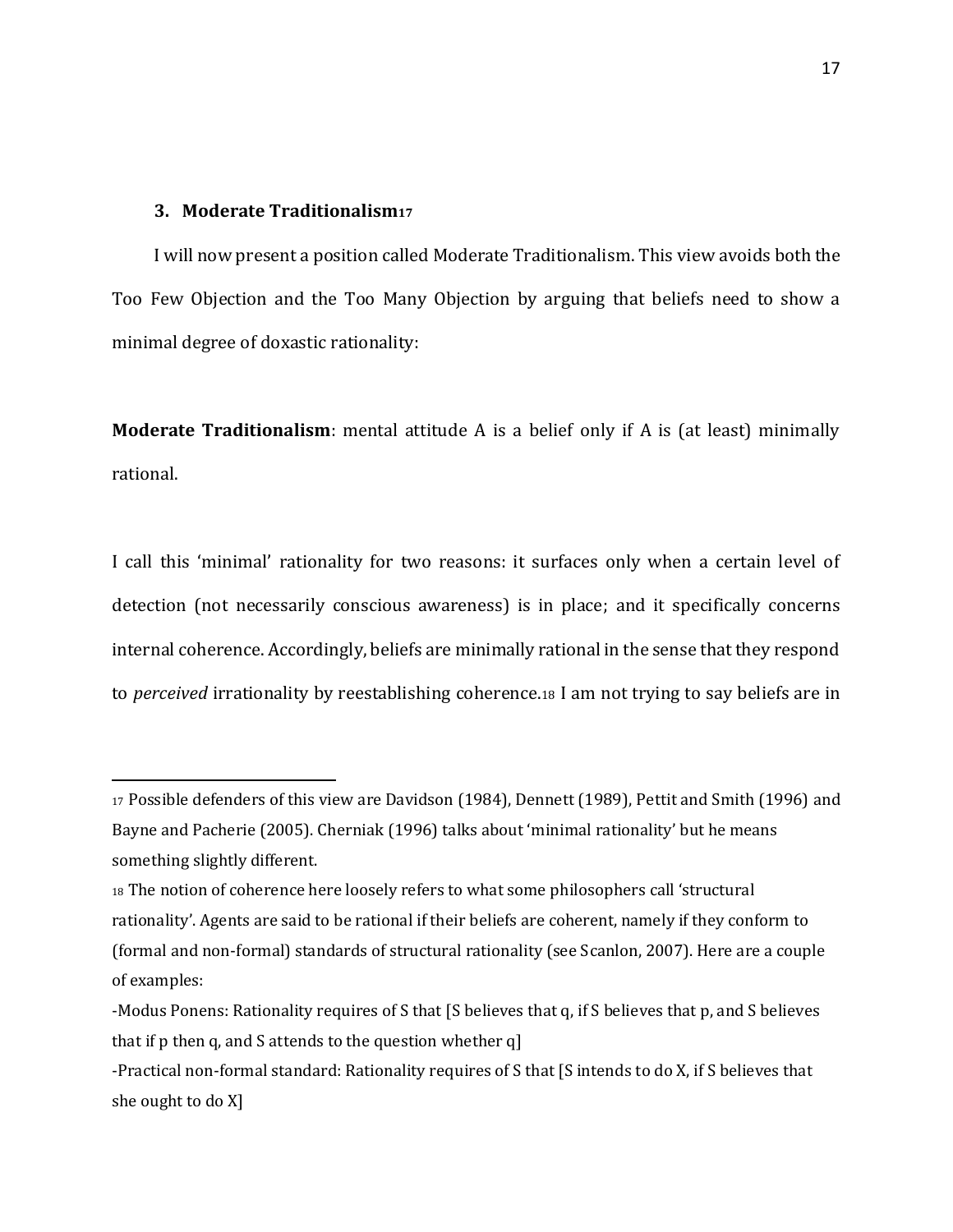general coherent. However, when incoherence is detected, standards of rationality are applied to re-establish it. Furthermore, clear failures to re-establish coherence are accompanied by a sense of distress. Note that this rational baseline can be guaranteed through an *automatic* process. Thus, complex cognitions are *not* necessary for preserving minimal rationality.

Against Strong Traditionalism, then, I do not expect rationality to be consistently apparent and manifested. Moreover, contrary to Revisionism, I expect a certain level of rationality in our beliefs: when belief fragmentation and irrationality are detected, there will be a contrary push for unity. I will also argue that no such reaction is expected in the case of secondary cognitive attitudes, which are governed by a decoupling mechanism that fosters fragmentation (Leslie, 1987).

Note that this view will be preferable over its competitors since it avoids the two objections mentioned above. Moderate Traditionalism avoids the Too Many Objection by clearly defining a way to set beliefs and the other cognitive attitudes apart without inflating the category 'belief'. What's more, Moderate Traditionalism is fully compatible with the evidence that some of our beliefs are irrational because it sets the bar for belief's rationality requirement *lower* than does Strong Traditionalism. This view is thus immune to the Too Few Objection as it is able to describe how our beliefs do in fact behave.

These standards are usually intended as having a wide-scope formulation. That means that, e.g., Modus Ponens can be satisfied either by coming to believe that q or by ceasing to believe that p (or that if p then q). Also, they need to avoid or resolve specific conflicts locally rather than globally (Kolodny, 2005: 516).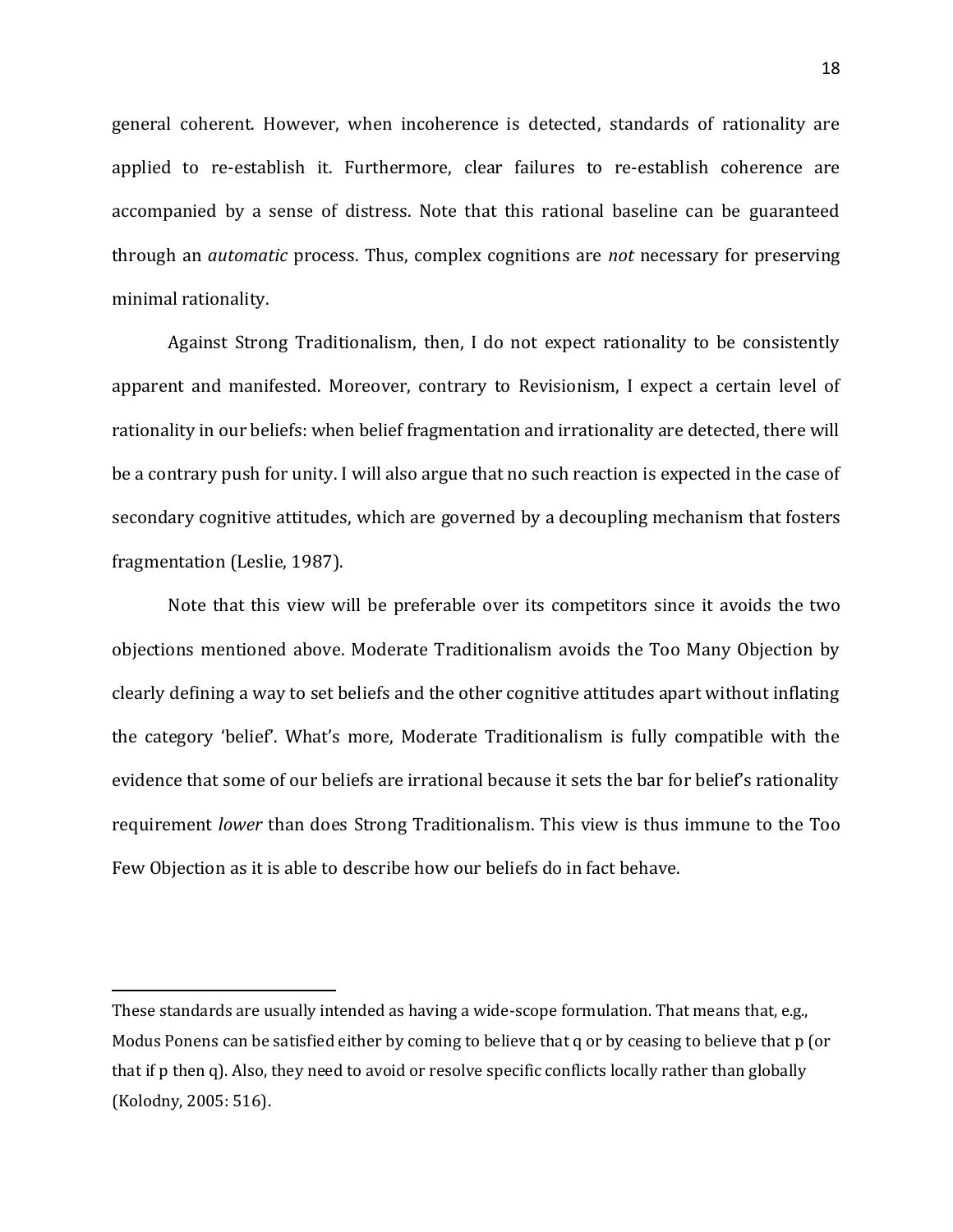### *3.1. A Test Case*

Before arguing that belief is minimally rational, it would be useful to focus on a case of a belief-like attitude that – on my view – should not be classified as a belief:

**Superstition**: Andrew seems persuaded that "if we raise our wine glasses in a toast, but we don't look into each-others' eyes as the glasses clink, we will be doomed to seven years of bad sex". Andrew has little evidence for this claim and has no idea what causal or explanatory relation there would be between bad sex and failing to look someone in the eyes. In fact, he tells us that he *knows* this superstition is in fact false (Huddleston, 2012: 209). Nevertheless, he hopes to convince us that this peculiar, superstitious mental state still counts as a belief, albeit a "naughty" one.

Andrew's avowed attitude is immune to counter-evidence and is mostly inferentiallyisolated (e.g., even if we forget once to look into each-others' eyes as our glasses clink, I doubt we *really* expect to have bad sex for seven years). This superstition also fails to "give rise to the behaviors that we would normally expect to come in tow with certain beliefs" (Huddleston, 2012: 220). Andrew is himself acutely aware of these failings. A Revisionist such as Andrew Huddleston, though, argues that superstition in fact depicts a belief. Huddleston claims that the example above shows that the link between belief and rationality is flexible: the doxastically-irrational and recalcitrant attitude that characterizes superstition is just an extreme case of 'belief gone bad', and stands on a continuum with the other irrational beliefs that we can locate in the literature. Huddleston (2012: 216) furthermore explains that superstitious beliefs are "naughty beliefs", which "can sneak into the belief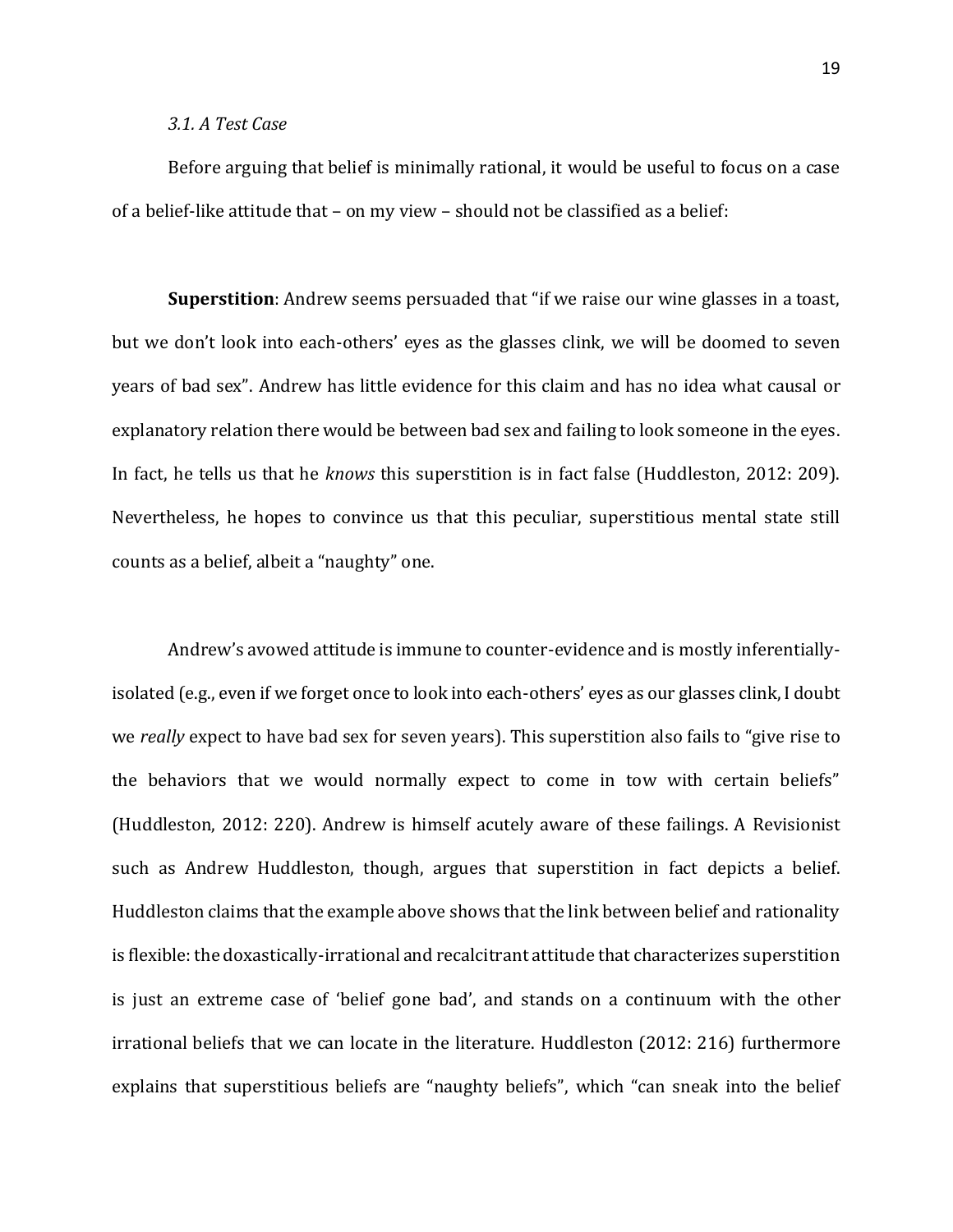game for free". All games have some unconventional moves, he claims: superstitious beliefs are the outliers in the belief-game.

Unfortunately, Huddleston's diagnosis of superstition runs into the problem of offering a convincing way to demarcate these naughty beliefs from secondary cognitive attitudes: given their characteristic inputs and outputs, naughty beliefs look awfully like assumptions and imaginations. What's more – and this is the key point here – Andrew does not seem to be particularly bothered by the oddity of his (alleged) belief: he feels little pressure to change things, even though he is aware that his attitude is blatantly irrational. In the remainder of the paper, I will present an argument for why Andrew's superstitious attitude is not a belief, and why we should expect beliefs to be at least minimally rational in a way that superstition is not.<sup>19</sup>

## *3.2 Belief's Minimal Rationality*

Moderate Traditionalism – the view that beliefs are at least minimally rational – boils down to the following: to know whether an attitude is a belief, scrutinize how the attitude and the system react to *detected* irrationality and internal incoherence. If you see discomfort and coping strategies to avoid conflict, you are bearing witness to a belief. Thus, one of the defining features of belief is a certain *type* of irrationality-avoidance. By contrast, *an attitude is not a belief if it is impervious to changes even when the subject detects that her cognitive attitude breaches doxastic rationality*. Secondary cognitive attitudes are not subject to doxastic requirements since they are actually expected to be globally incoherent, evidence-

<sup>19</sup> Ichino (2019) also maintains that superstitions are not beliefs. And Currie and Jureidini (2002) use a similar argument to support the view that delusions are not beliefs.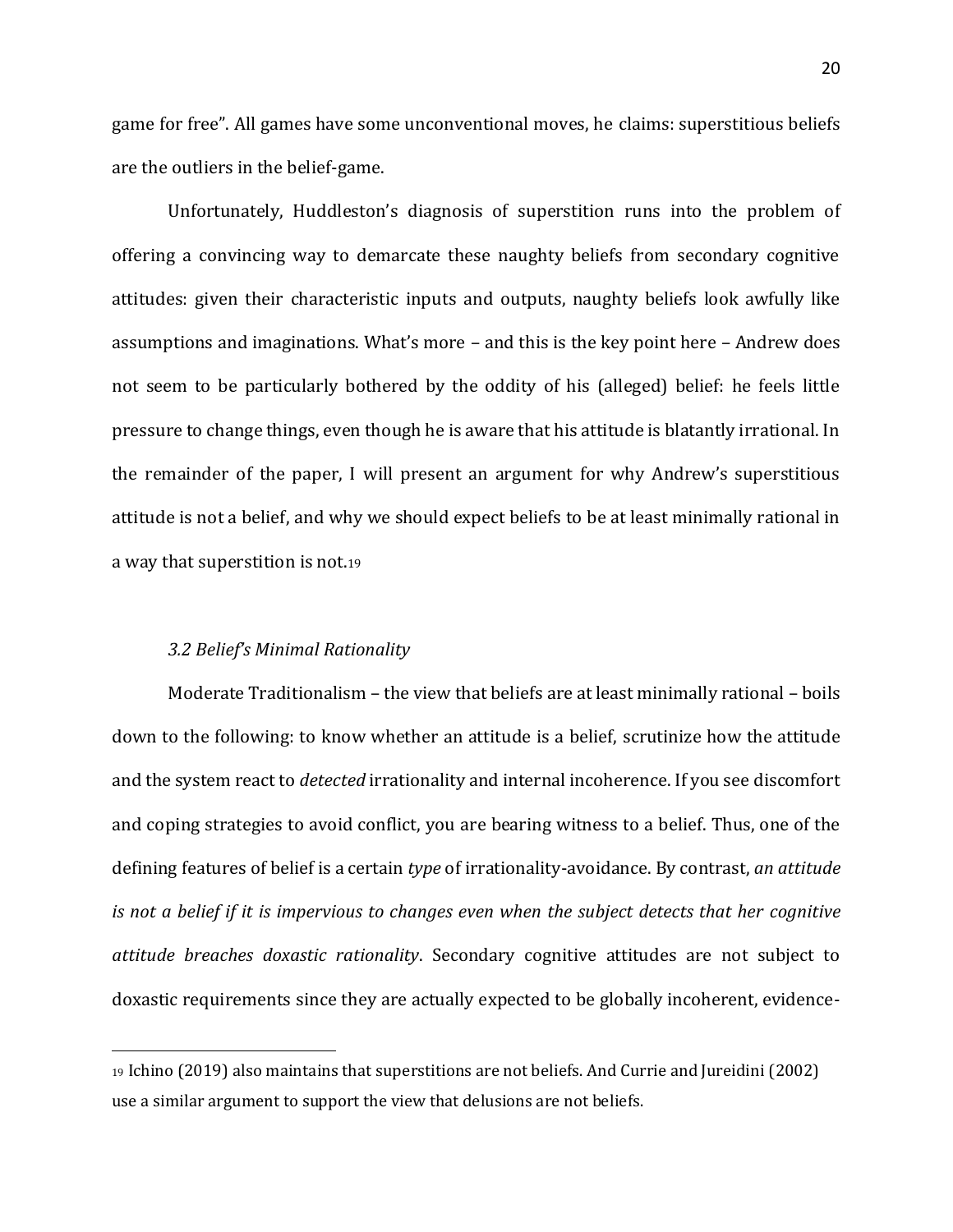unresponsive, and behaviorally inert. As a result, they behave differently, do not try to cope with doxastic irrationalities, and do not create the same emotional discomfort. That is, they are *not* minimally doxastically-rational attitudes.

Let us first look into belief's minimal rationality. The claim that belief is minimally rational seems to be intuitively right. Here is an example in Lewis (1982) in which an agent (aka himself) has the following three inconsistent beliefs: he believes that some street. runs North-South; he believes that the railroad tracks run East-West. He is also convinced that the street and the railroad tracks run in parallel. What is going on here, according to Lewis, is that the agent harbors contradictory beliefs because he fails to bring those beliefs to bear. However, the expectation is that the minute he recognizes what is going on, the agent will feel the immediate need to avoid this inconsistency. It would be *very* surprising to us if he were to do nothing and live happily with this odd set of beliefs. This is because being aware of harboring irrationality actually hurts. When that happens, we feel a strong sense of discomfort and are moved to change our attitudes in order to eliminate conflict.

So far, I believe this is all very intuitive. I will now refer to three possible psychological mechanisms to make sense of these intuitive ideas. What follows is *not* meant to be an exhaustive list, of course, and some of these mechanisms may seem to offer competing explanations. Nevertheless, each mechanism can be used to make sense of various beliefs' irrationalities and different irrationality-resolution strategies. And that is all I need here.

[ONE] A fragmentary mental architecture and belief storage system is thought to be among the possible reasons why beliefs can be encapsulated, inconsistent, and irrational. Contrary to the idea that beliefs are stored in an interconnected web-like structure, the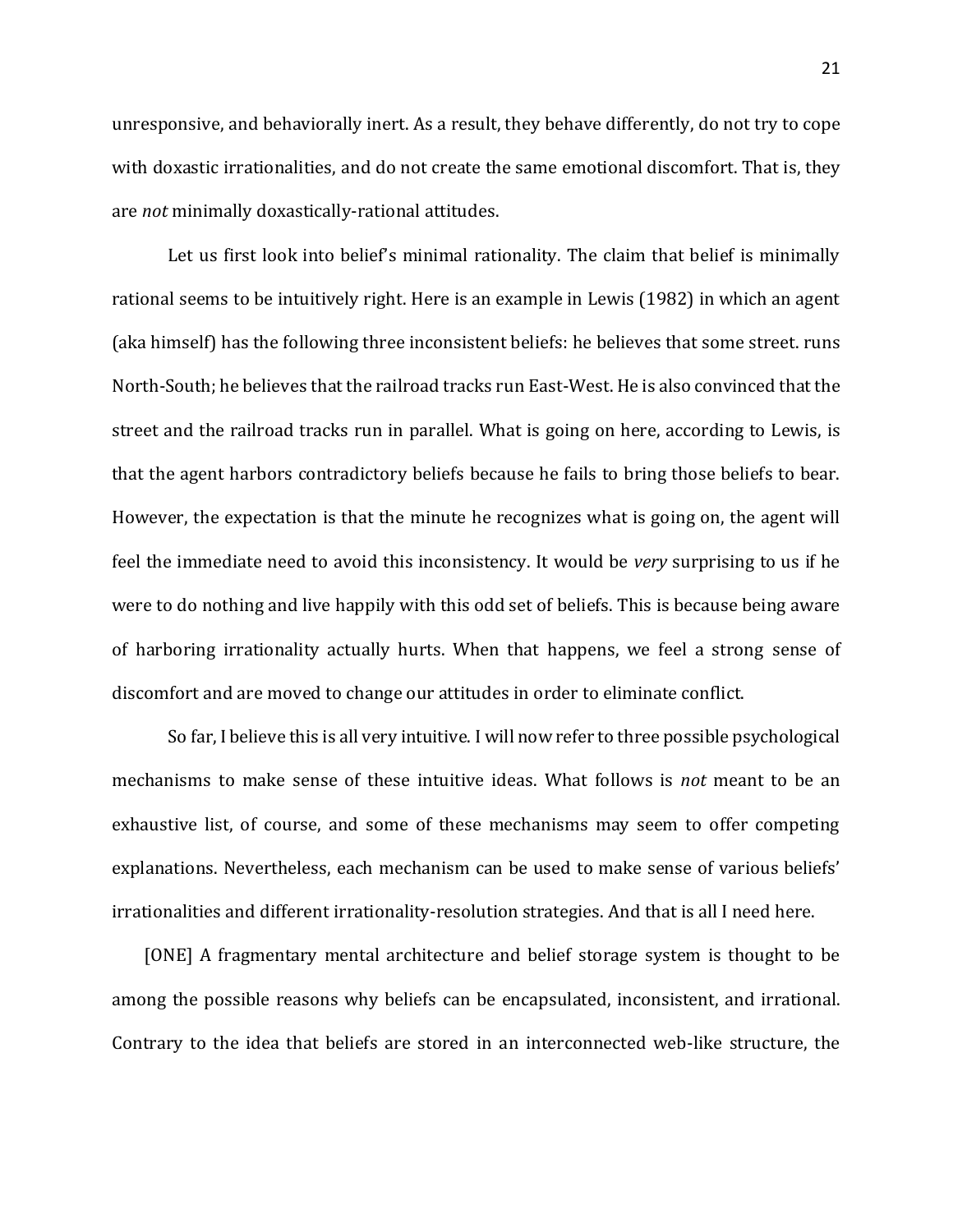hypothesis that belief-tokens are stored in separate units explains why some of our beliefs are irrational in the ways I mentioned above.

There are various ways to explain fragmentation, but interestingly for my purposes here, at least one version of this fragmentation-view points out that, *within* the same fragment, inconsistencies are "automatically resolved", and "if two fragments that contain inconsistent information are coactive they will be rendered consistent" (Bendana and Mandelbaum, forthcoming).<sup>20</sup> This suggests that what allows irrationality to persist is in part the fact that fragments are often *not* simultaneously activated.

What's more, on this view inconsistency-resolution unfolds "along the lines predicted by dissonance theory". Let us see what that means. Research on dissonance indicates that we feel tension when we discover that our attitudes are in conflict, and so we employ various strategies to dissipate the tension. As Festinger explained, "[c]ognitive dissonance […] leads to activity oriented toward dissonance reduction just as hunger leads toward activity oriented toward hunger reduction" (see Harmon-Jones, 2000; Van Veen et al., 2009). On a popular model, viz., the action-based model of dissonance, the reason we feel discomfort in the face of conflicting cognitions is owing to their action-producing role: conflicting but simultaneously activated attitudes motivate divergent actions, undermining one's ability to engage in effective and resolute decision-making (Harmon-Jones, Amodio, & Harmon-Jones, 2009).<sup>21</sup>

<sup>20</sup> Bendana and Mandelbaum call this principle "synchronization".

<sup>21</sup> On a different view, dissonance's function is to preserve the self, since cognitive dissonance is especially experienced when incoming information conflicts with self-views (Aronson, 1968, 1969). Also, Mandelbaum (2019) maintains that dissonance functions as an "immune system" to preserve some of our core beliefs and keep them in place.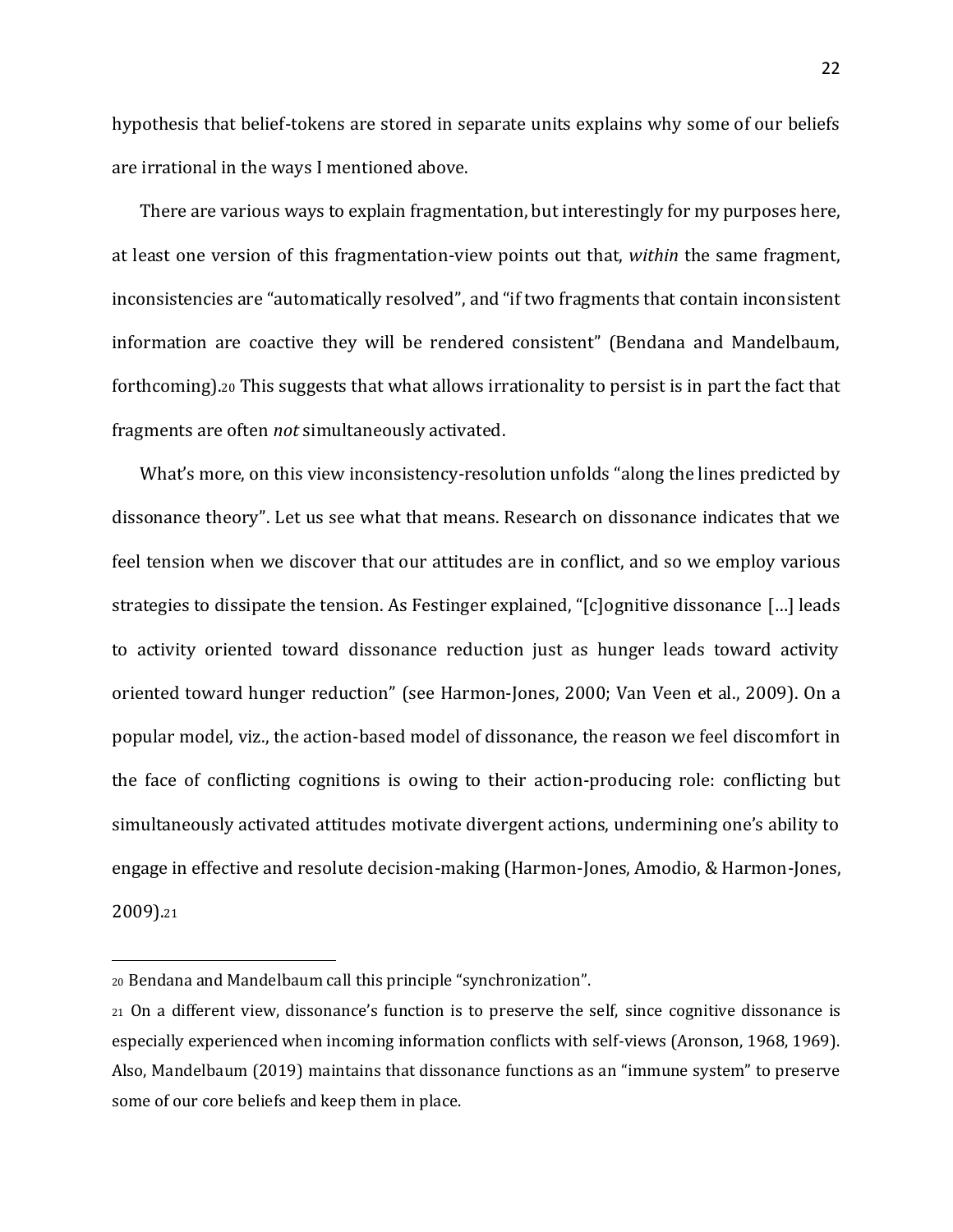The cognitions involved in action-motivation are what philosophers call 'belief' and they produce discomfort when they do not line up with our actions. In fact, there is evidence that detected behavioral conflicts produce dissonance (Festinger and Carlsmith, 1959). How do we fix behavioral dissonance? Well, one way to eliminate conflicts between action and value is to change one's preference(s). For instance, results show that children think less of a toy if they are told they cannot play with it (Aronson and Carlsmith, 1963). Similarly, agents are likely to decrease their opinion of others when they are forced to show hostile behavior towards them (Davis and Jones, 1960; Glass, 1964). When you cannot change your actions, explains Festinger, you instead change how you see the world.<sup>22</sup>

A similar dissonance-avoidance mechanism presumably underlies the way in which we approach contrary evidence: elective evidence-seeking strongly suggests, as recently put by Mandelbaum (2019: 153), that, when holding fixed beliefs, "encountering disconfirming evidence hurts (and encountering confirmatory information feels good)". So, we tend to avoid this type of dissonance to avoid "psychological discomfort". Thus, a liberal might resist being exposed to conservative news outlets to avoid confronting evidence that may enter into conflict with what she believes (Sawicki et al., 2011; see Smith, Fabrigar, & Norris, 2008 for a review of how people tend to avoid dissonant information). This avoidance mechanism

<sup>22</sup> There is evidence that the phenomenon of dissonance is also present in children and non-human animals (Aronson and Carlsmith, 1963; Friedrich & Zentall, 2004; Egan, et al., 2007). This suggests that dissonance-detection and reduction may not always require metacognitive "high-level capacities" and second-order thoughts (Egan et al., 2007: 982). Consistently with this, Lieberman et al. (2001) suggest that the detection-reduction of cognitive dissonance is a fairly automatic process. Relatedly, Zanna et al. (1973) indicate that the discomfort associated with dissonance and ambivalent attitudes increases when the subject is consciously aware of the conflict.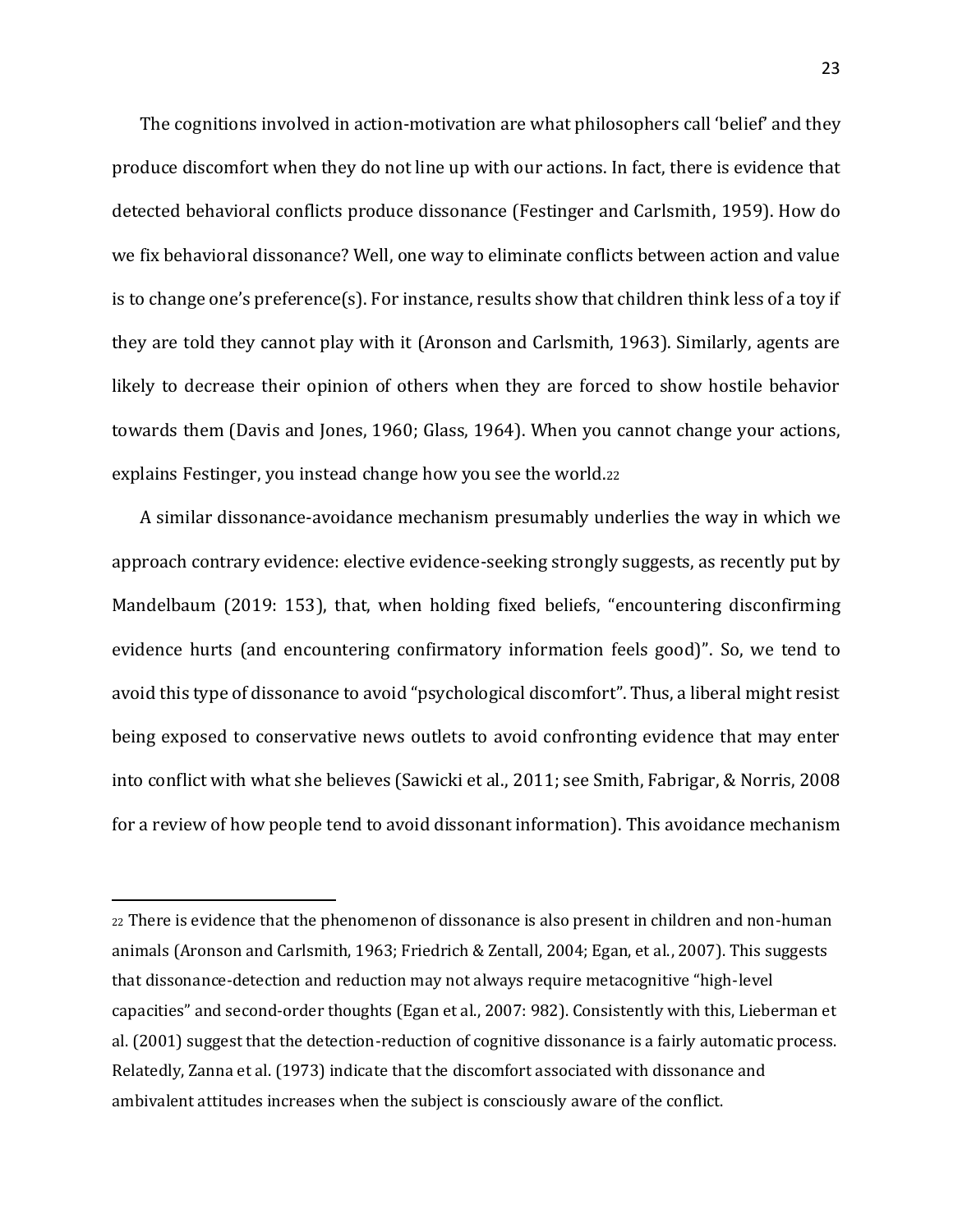seems related to the strength with which an attitude is held (Brannon, Tagler, and Eagly, 2007). Thus, another way to cope with perceived incoherence is to reinforce one's credence in the truth of some believed proposition, so as to fend off the cognitive impact of incoming counter-evidence (Lord, et al., 1979). There is at least some evidence of a "backfire effect" (Mandelbaum, 2018): subjects admit to having received counter-evidence for something they believe and this actually reinforces their certitude (Nyhan and Reifler, 2010; but cf. Tappin, & Gadsby, 2019; Wood, & Porter, 2018). Although these strategies may either produce or preserve beliefs, which are in fact epistemically irrational, they nonetheless manage to avoid internal conflicts between attitudes: apparent coherence is restored by upping one's credence in the truth of certain propositions while trivializing the disconfirming evidence (Festinger, 1957: 264; Simon, et al 1995).

[TWO] One need not posit a fragmented infrastructure of belief-storage to find evidence for belief's minimal rationality. On a widely-shared picture of how beliefs come to be formed and updated, the primary sources of beliefs' irrationality are those quick and dirty cognitive processes that are part of so-called "system 1". By contrast, the mechanism behind irrationality-reduction is analytic reasoning itself, or "system 2" (Kahneman and Tversky, 1979). On this view, people are irrational (indeed stubbornly so) largely on account of being cognitively "lazy", preferring to rely on fast-thinking processes (Pennycook & Rand, 2019b). This indolent attitude can be overcome by prompting agents to engage more in analytical reasoning. This is confirmed by mounting evidence that, in some cases, human beings are prone to revise their opinions and beliefs *once they attend* to the fact that their beliefs are unsupported or disproven. Indeed, studies seem to indicate that we can nudge subjects in overcoming their confirmation biases, for instance, by pushing them to consider evidence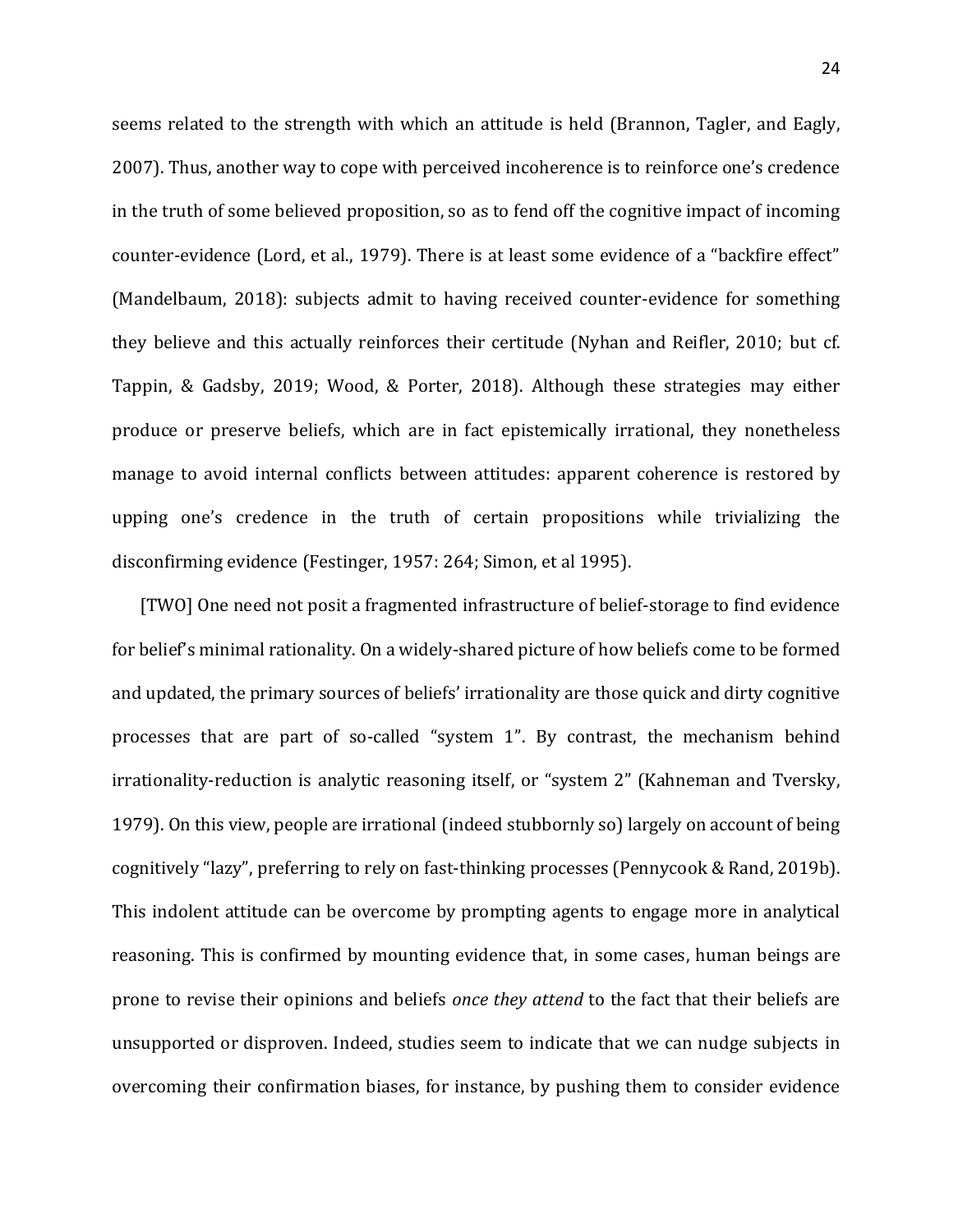against the views they hold (Schwind et al., 2012) and thus to engage in analytical reasoning (Pennycook & Rand, 2019a). Another study suggests that, in the presence of a low metacognitive "feeling of rightness", subjects are more prone to change their minds, or to at least engage in reflective analytical reasoning (Thompson, et al., 2011). This indicates that metacognitive engagement and attention may lead to the employment of reflective or analytical reasoning, as well as rational adjustments in one's belief system (Ranney & Clark, 2016).<sup>23</sup>

[THREE] Alongside evidence showing that slow, analytical reasoning can drive us to overcome deep-seated irrational tendencies, there is also evidence that a form of reasoning called "argumentative reasoning" pushes us to seek a certain degree of coherence and avoid perceived irrationalities. Mercier and Sperber (2011) have argued that argumentative reasoning has evolved with a social-communicative function: forming arguments advances our social status by convincing others of the correctness of our attitudes. Thus, on their view, reasoning has a *post hoc* rationalizing function in creating seemingly coherent arguments for attitudes we already hold.<sup>24</sup> By contrast, since we cannot defend patently incoherent or irrational attitudes, these are the attitudes that put us at risk of losing social standing. This presumably creates some pressure on us to come up with ways of re-establishing our sense

<sup>23</sup> Bortolotti (2010: 87) contends that recent evidence in psychology shows that beliefs do not often get revised even when their rational failure becomes apparent (Tversky and Kahneman, 1983). It is unclear, though, whether the subjects in those studies are willing to accept that they made a mistake or that their beliefs are irrational. Also see, e.g., Ranney & Clark (2016) for different results. <sup>24</sup> Similarly, Campbell & Kumar (2012) argue that people often engage in "consistency reasoning", intended here as a separate cognitive mechanism, which does the job of coordinating slow, analytical thinking with fast, emotion-based cognitive processes.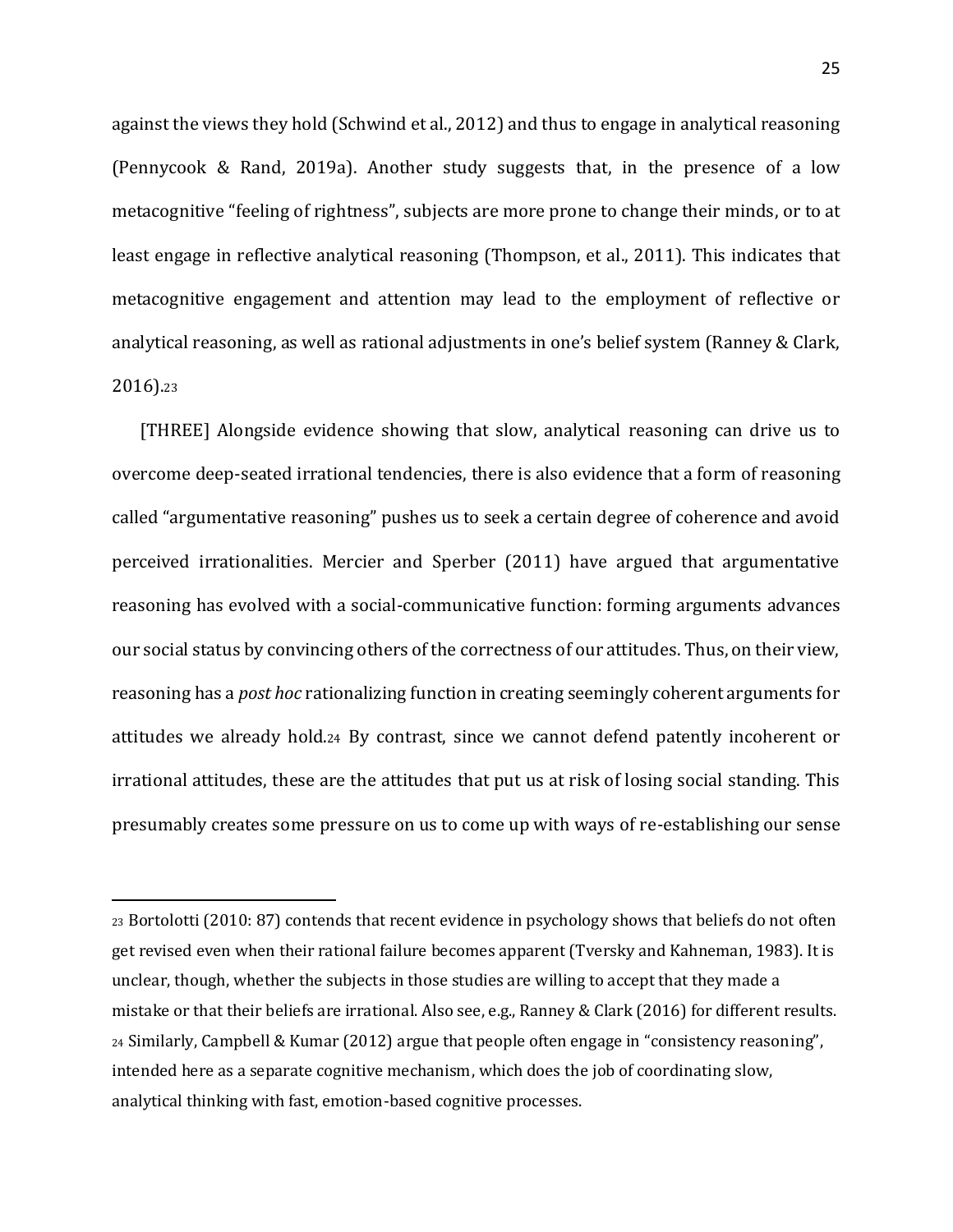of coherence. The discomfort we feel upon confronting our irrationalities could be the result of this pressure.

It is important to clarify that, once again, irrationality-resolution strategies may dissipate a *perceived* sense of dissonance rather than actually making us rational. Indeed, attempts at re-establishing coherence may be the source of *more* overall irrationality when they are the result of motivated reasoning. However, I contend that any pressure on internal coherence is itself an expression of *rational constraints* operating on beliefs in a way that they do not operate on other cognitive attitudes.

To support this view, there is now substantial evidence that at times we do indeed reason for argumentative and social purposes (for a review of the evidence see Mercier and Sperber, 2011). This kind of motivated reasoning could also be the driving force behind belief polarization (Kahan, 201625). Similarly, Haidt (2001) has argued that moral reasoning is mostly responsible for concocting justifications to convince others of the goodness of our deep-seated moral intuitions. And motivated reasoning could perhaps also be seen as the driving-force behind cases of attitude-blindness, whereby people "forget" their original decisions or choices and change their attitudes to square them with the reasons currently available to them (Hall et al., 2012). Finally, confabulation – the creation of false and unsupported explanations – is used to resolve the conflict between attitudes, whereby new, confabulated attitudes are created to square one's actions with one's beliefs in order to avoid conflicting cognitions. In fact, confabulation often occurs when subjects are asked to explain

<sup>25</sup> Kahan (2016) maintains that motivated reasoning is responsible for altering the strengths of incoming evidence when this is seen as in tension with the convictions of our social or political group.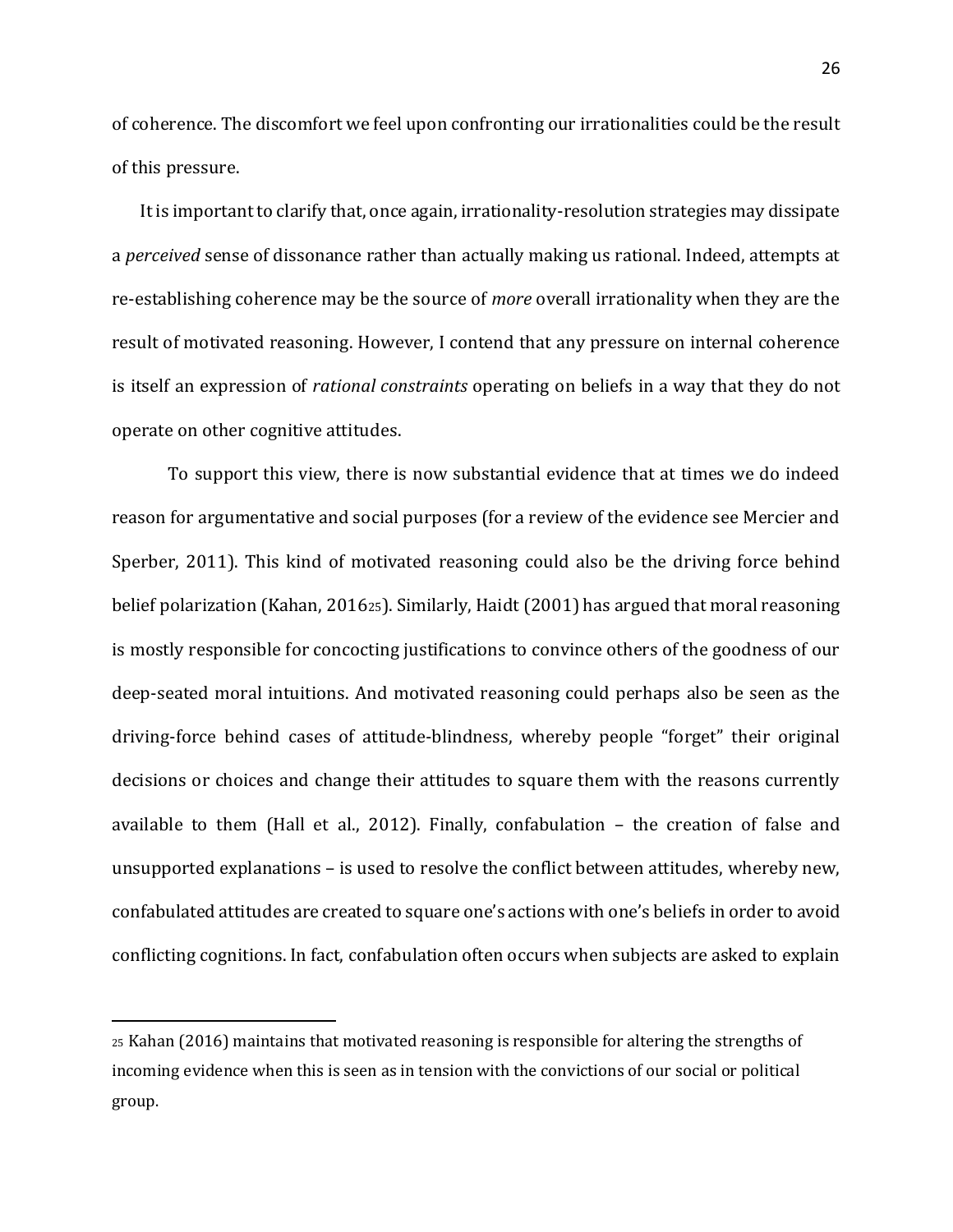and/or justify behavior or attitudes that are – unbeknownst to them – the result of unconscious processes (Nisbett & Wilson, 1977; Gantman et al., 2017; Greene, 2014). This suggests that confabulation is yet another coping mechanism through which we try to avoid the psychological and social burden of facing our irrationality (Carruthers, 2011: 356-365).

# *3.3 Decoupling without Irrationality-Avoidance*

In the previous section, I reviewed the evidence suggesting that we have a number of psychological mechanisms that react to our perceived irrationality, and which try to dissipate the tension thereby created in us. As explained, irrationality-avoidance and resolution are often associated with the discomfort we feel when our cognitions are perceived to be fragmented, isolated, inconsistent, and so on. But not all cognitions are created equal. Indeed, we typically do not find this reaction in cases of imagination or acceptance. Rather, when it comes to imagination, it seems we readily tolerate contradictions, dissonant behavior, and evidence-insensitivity. This is not to say that secondary cognitive attitudes are free from constraints. But whatever rational requirements might oversee them, they do not react *in the same way as belief does*. Contradictory imaginations, for instance, are tolerated, and are not perceived 'as a failing', provided that they belong to different "imaginative episodes". As Bayne puts it (2010: 333):

> [t]he norm of consistency applies to belief in a global fashion—to have inconsistent beliefs is to exhibit some kind of failing qua believer—but it applies to imagination only within particular imaginative episodes.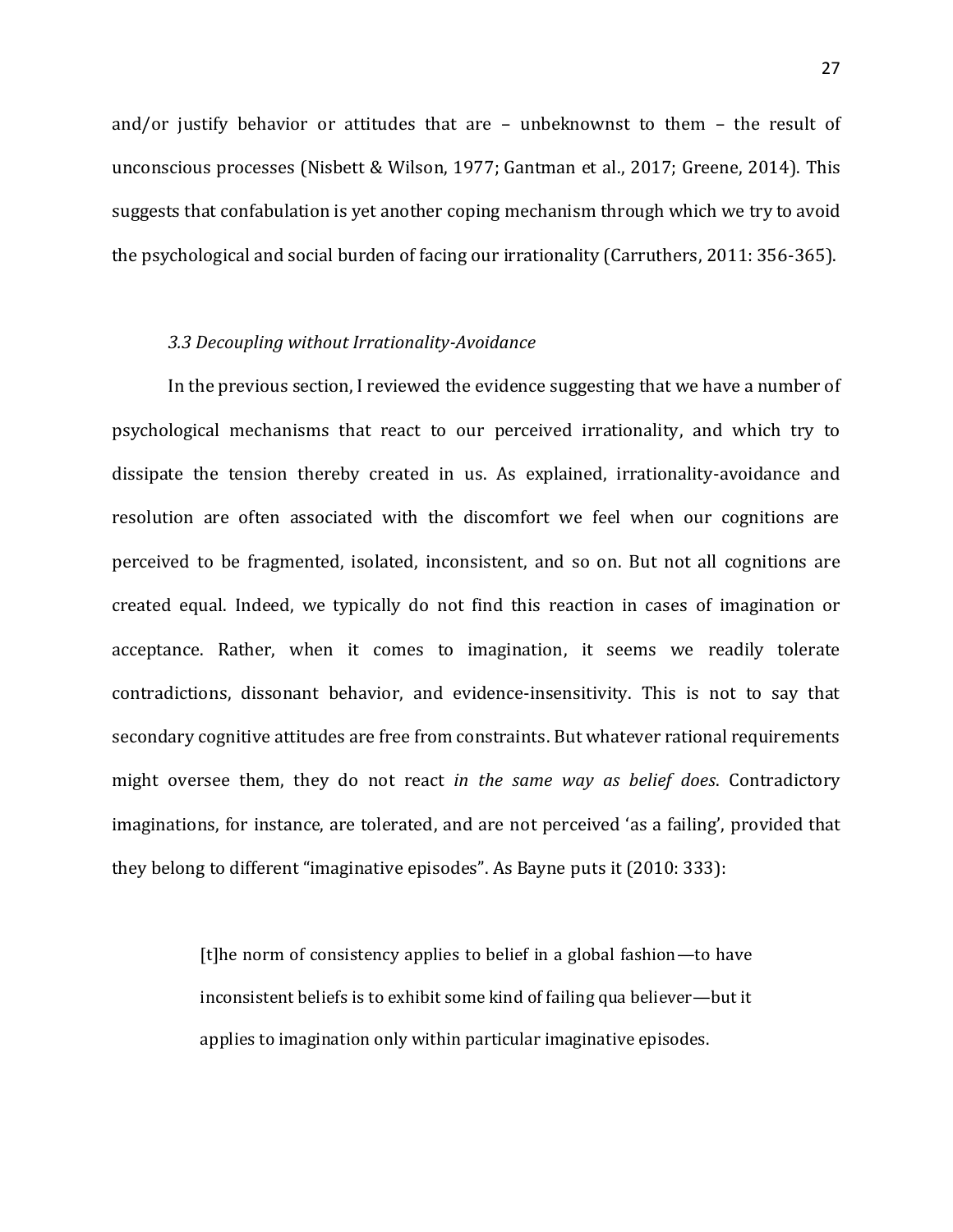When applied to imaginative episodes, fragmentation is not only completely acceptable but is an *asset* allowing us to engage in complicated reasoning by keeping track of multiple possibilities at the same time. In fact, these secondary attitudes are subject to a *decoupling mechanism* allowing us to form imagined narratives that are cognitively distinct (that is, they occupy a distinct cognitive space) from things that are perceived, believed, or thought to be true, or from other sets of narratives (Leslie, 1987; Perner, 1991). Although coherence is usually maintained within imaginative episodes, it is always possible to consider multiple narratives at the same time, thus permitting incoherent attitudes to co-exist. This is what makes this type of fragmentation different from the fragmentation that plagues our beliefs (see Currie and Ravenscroft, 2002: 16, 176). That is, while a decoupling mechanism may be at work in imagination and kindred cognitive attitudes, this mechanism does *not* apply to belief. Even if beliefs can stand in contradiction, and are at times compartmentalized, this is a state that the *cognitive system perceives to be anomalous*, and will try to remedy upon recognition of the problem. Although fragmentation is possible, belief's push for coherence applies indiscriminately and does not admit compartmentalization. This is what renders belief rational, at least in a minimal sense.<sup>26</sup>

<sup>26</sup> An earlier version of this paper was presented at the workshop on Belief and Belief-formation at the Centre for Philosophical Psychology, University of Antwerp. I would like to thank Bence Nanay, Eric Mandelbaum and the audience present at the workshop for their valuable questions and comments. The present paper has also greatly benefited from the questions and criticisms of the members of the philosophy department at UAlbany. Finally, special thanks go to Leo Zaibert for his detailed comments and suggestions on an earlier draft of this paper.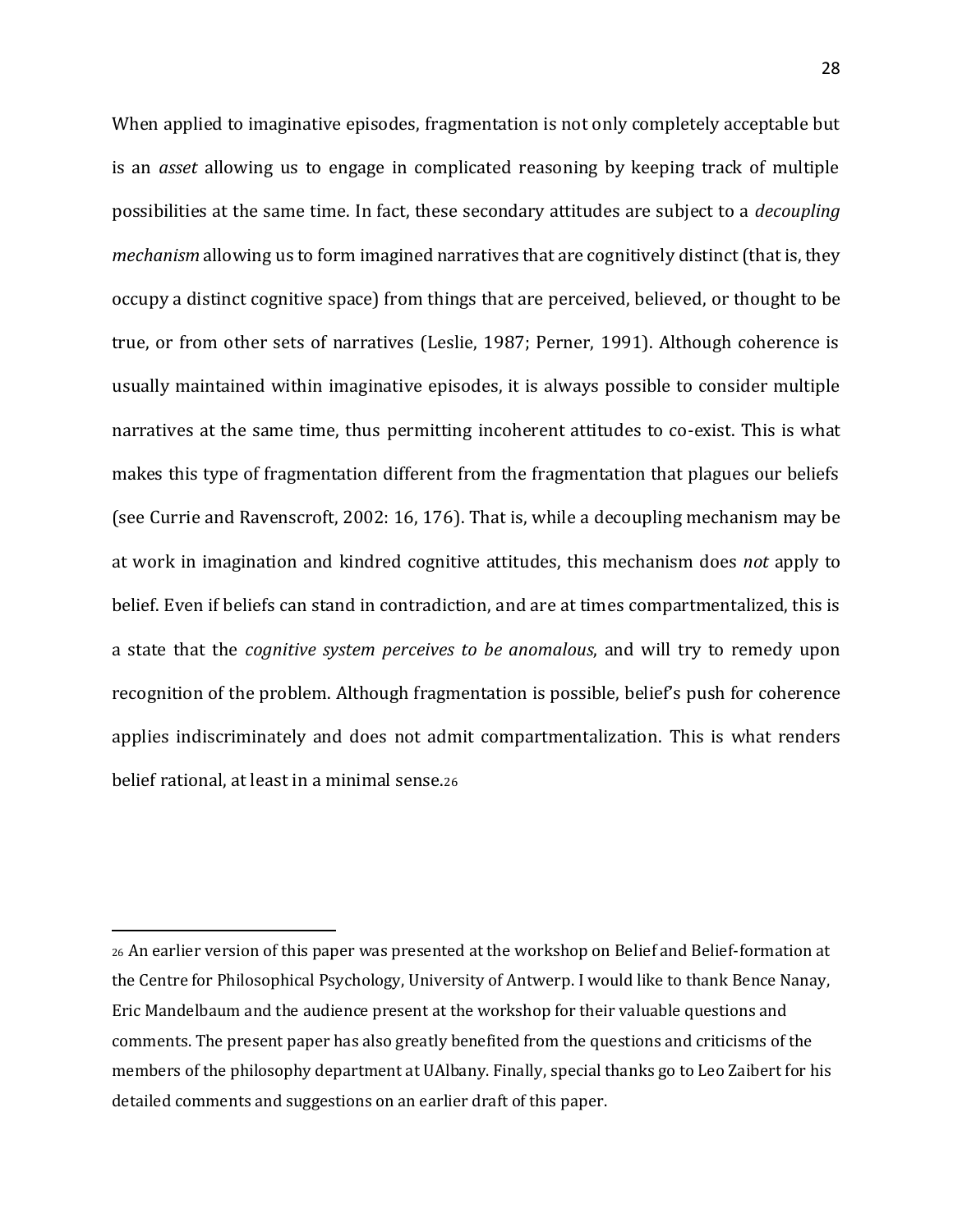### **REFERENCES**

Adler, J. E. (2002). *Belief's own ethics*. Cambridge, MA: MIT Press.

Ajzen, I., & Fishbein, M. (2005). The Influence of Attitudes on Behavior. In D. Albarracín, B. T. Johnson, & M. P. Zanna (Eds.), *The handbook of attitudes* (pp. 173-221). Mahwah, NJ, US: Lawrence Erlbaum Associates Publishers.

Anderson, C. A. (1995). Implicit personality theories and empirical data: Biased assimilation, belief perseverance and change, and covariation detection sensitivity. *Social Cognition,* 13, 25-48.

Alfnes, F., Yue, C., and Jensen, H. H. (2010). Cognitive dissonance as a means of reducing hypothetical bias. *Eur. Rev. Agric. Econ.* 37, 147–163.

Aronson, E. (1968). Dissonance theory: Progress and problems. In R. P. Abelson, E. Aronson,

W. J. McGuire, T. M. Newcombe, M. J. Rosenberg, & P. H. Tannenbaum (Eds.), *Theories of cognitive consistency: A sourcebook* (pp. 5-27). Skokie, IL: Rand-McNally.

Aronson, E. (1969). The theory of cognitive dissonance: A current perspective. *Advances in Experimental Social Psychology, 4,* 1-34.

Aronson, E., and Carlsmith, J. M. (1963). Effect of the severity of threat on the devaluation of forbidden behavior. *J. Abnorm. Soc. Psychol.* 66, 584–588.

Bendana J. and E. Mandelbaum (forthcoming). The Fragmentation of Belief. in *The Fragmentation of Mind* (eds. Dirk Kindermann, Cristina Borgoni, & Andrea Onofri) Oxford: Oxford University Press.

Bayne, T. (2010). Delusions as Doxastic States: Contexts, Compartments, and Commitments. *Philosophy, Psychiatry, and Psychology* 17: 329–336.

Bayne T., and Hattiangadi A. (2013) Belief and Its Bedfellows. In: Nottelmann N. (eds) New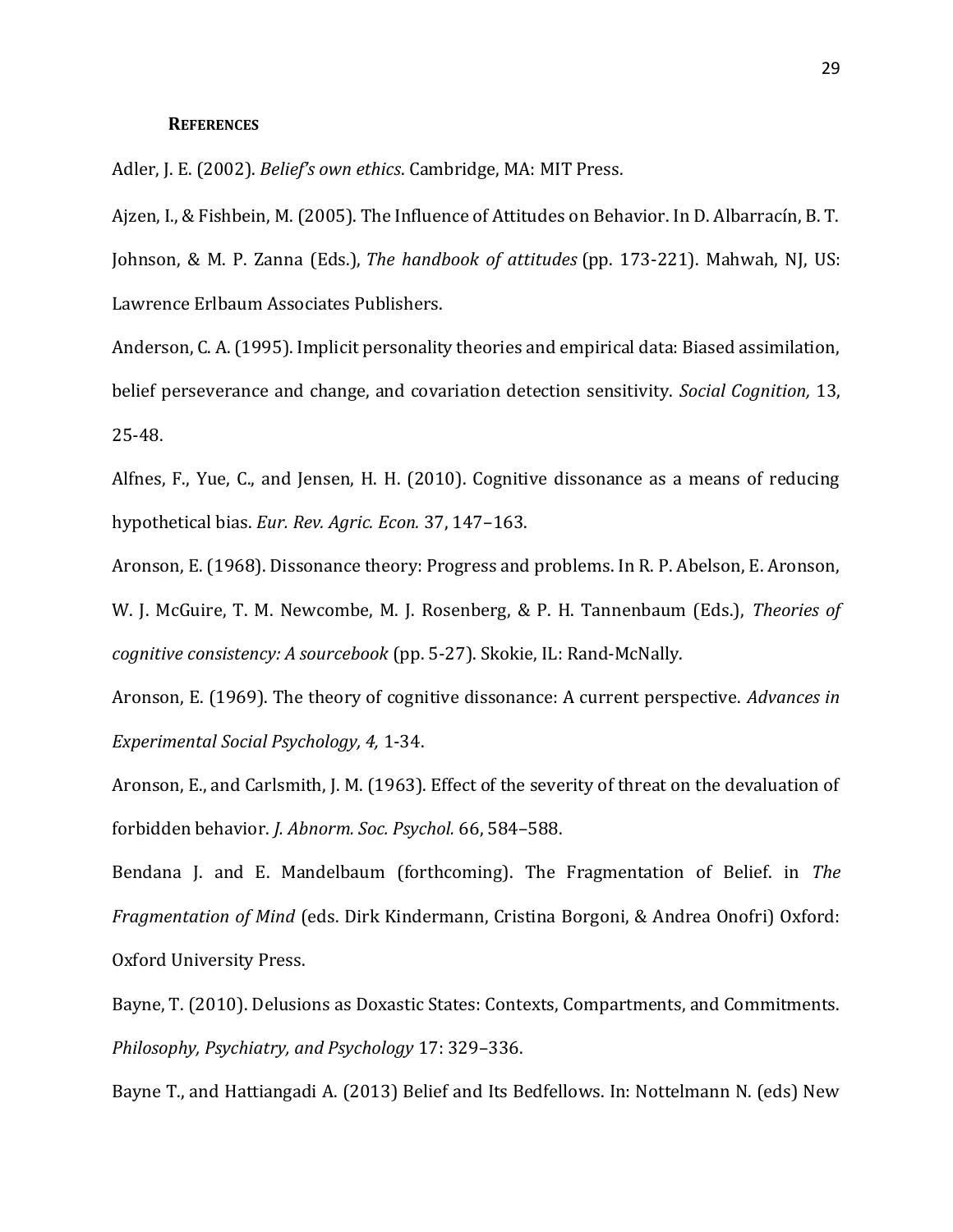*Essays on Belief*. Palgrave Macmillan, London

Bayne, T., and E. Pacherie (2005). In defence of the doxastic account of delusions. *Mind & Language* 2:163–88.

Berto, F. (2017) Impossible Worlds and the Logic of Imagination, *Erkenntnis*, 82: 1277–1297 Boyle, M. (2011). 'Making Up Your Mind' And The Activity Of Reason. *Philosophers' Imprint*  11: 1-24.

Bortolotti, L. (2010). *Delusions and Other Irrational Beliefs*, Oxford: Oxford University Press. ---- (2012). In Defense of Modest Doxasticism about Delusions, *Neuroethics* 5: 39–53.

Brandom, B. (1994). *Making It Explicit: Reasoning, Representing, and Discursive* 

*Commitment*. Harvard University Press, Cambridge.

Broome, J. (2013). Rationality through reasoning. Oxford: Wiley Blackwell.

Bratman, M. E. (1992). Practical reasoning and acceptance in a context. *Mind*, 101:1–15.

Campbell, J. (2001). Rationality, meaning, and the analysis of delusion. *Philosophy, Psychiatry, & Psychology*. 8: 89–100.

Campbell, R., & Kumar, V. (2012). Moral Reasoning on the Ground. *Ethics,* 122: 273-312.

Brannon, L. A., Tagler, M. J., & Eagly, A. E. (2007). The moderating role of attitude strength on

selective exposure to information. *Journal of Experimental Social Psychology*, 43: 611-617.

Broome, J. (2007). 'Wide or Narrow Scope?,' *Mind*, 116/462: 359-370.

---- (2013). *Rationality Through Reasoning*. Chichester: Wiley-Blackwell.

Byrne, R.M.J. (2016). Counterfactual thinking. In A. Kind (ed). *The Routledge Handbook of Philosophy of Imagination*. London: Routledge. Pp 339-352.

Carruthers P (2011). *The opacity of mind: An integrative theory of self-knowledge*. Oxford: Oxford University Press.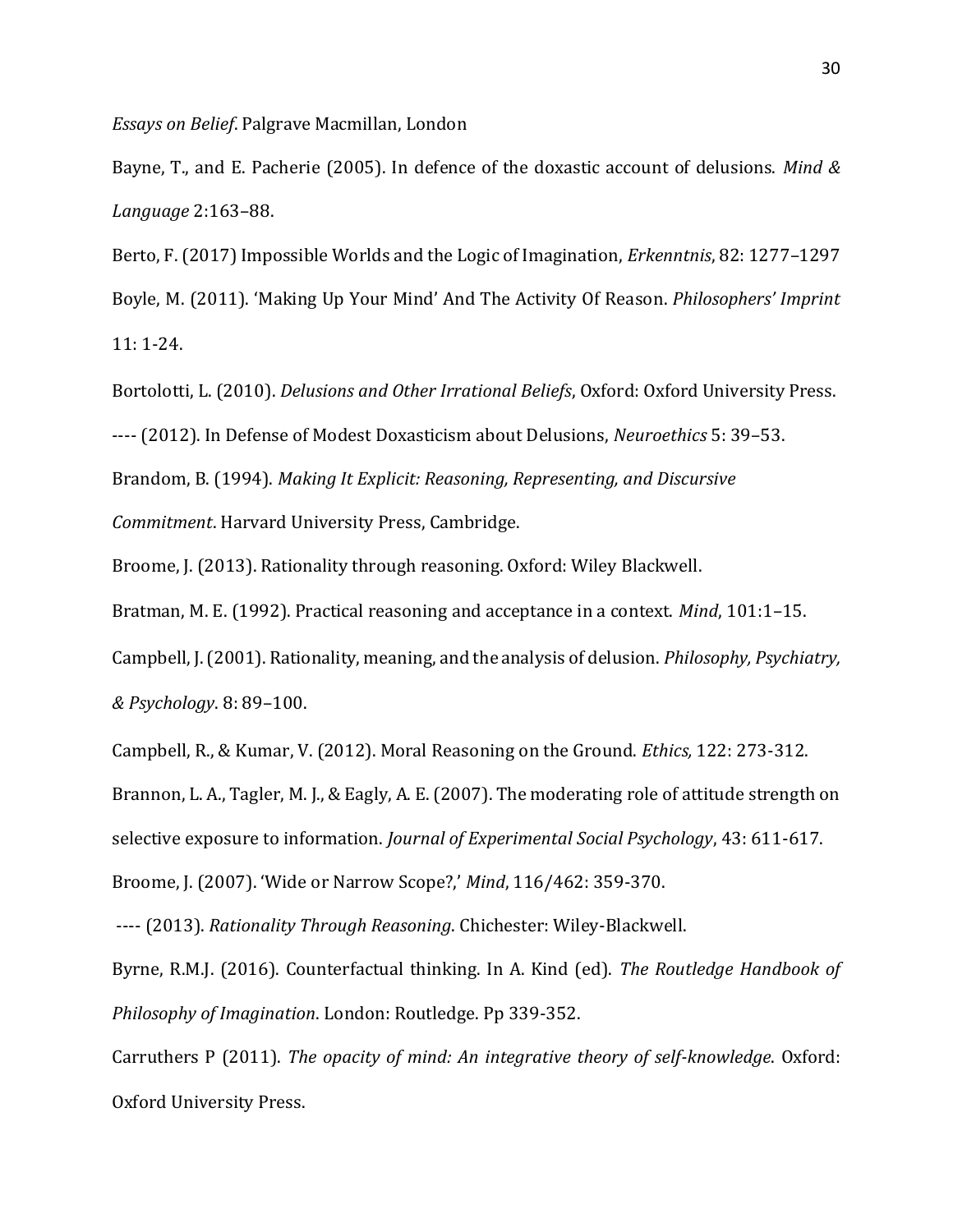Cherniak, C. (1986). *Minimal Rationality*. MIT Press.

Clore, G. and Gasper, K. (2000). Feeling is believing: Some affective influences on belief. In Frijda, N., Manstead, A., and Bem, S. (eds). *Emotions and Beliefs: How Feelings Influence Thoughts*.

Cohen, L. J. (1992). *An Essay on Belief and Acceptance*. New York: Clarendon Press.

Currie, G. (2000), Imagination, Delusion and Hallucinations. *Mind & Language*, 15: 168-183.

---- (2002). Imagination as Motivation. *Proceedings of the Aristotelian Society*, 102:201-16.

Currie, G. and Jureidini, J. (2002): Delusion, rationality, empathy. Philosophy, Psychiatry & Psychology, 8/2, 159–62.

Currie, G & Ravenscroft, I. (2002). *Recreative Minds: Imagination in Philosophy and Psychology.* Oxford University Press.

Davidson, D. (1963). Actions, Reasons, and Causes. *The Journal of Philosophy,* 60, 685-700.

---- (1980). *Essays on Actions and Events*. Oxford: Oxford University Press.

---- (1984). *Inquiries Into Truth And Interpretation*. Oxford University Press.

Davis, K and Edward J. (1960). Changes in Interpersonal Perception as a Means of Reducing Cognitive Dissonance. *Journal of Abnormal and Social Psychology* 61 (3): 402–10

de Sousa, R. (1971). How to give a piece of your mind: or, the logic of belief and assent. *Philosophical Review*, 35: 52–79.

Dennett, D. (1987). *The Intentional Stance*. MIT Press.

DiLalla, L.F. and Watson, M.W. (1988). Differentiation of Fantasy and Reality: Preschoolers' Reactions to Interruptions in Their Play. *Developmental Psychology* 24: 286–291.

Dub, R. (2017), Delusions, Acceptances, and Cognitive Feelings. *Philos Phenomenol Res*, 94: 27-60.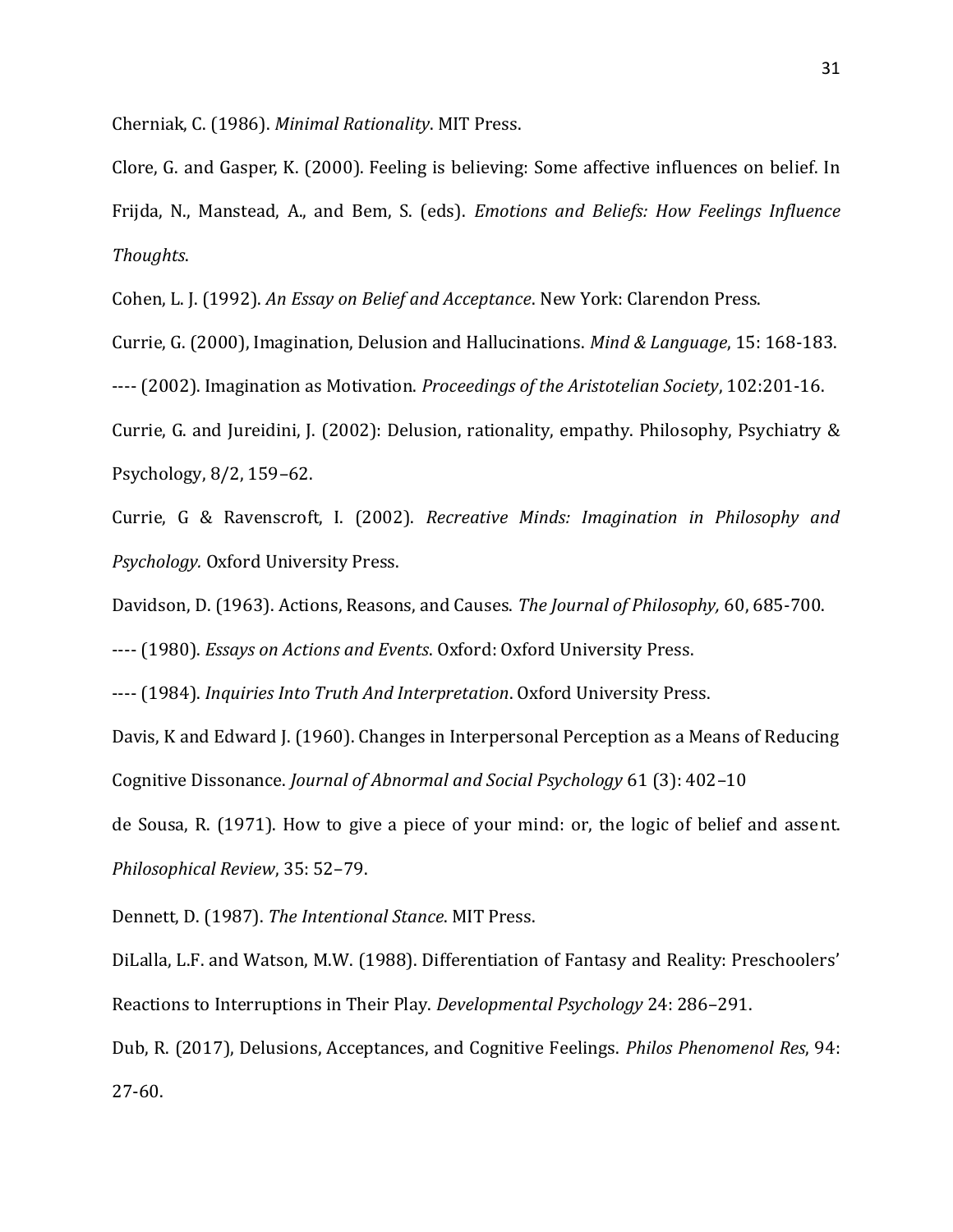Egan, A. (2008). Seeing and Believing: Perception, Belief Formation, and the Divided Mind. *Philosophical Studies* 140: 47-63.

Egan, A. & Elga, A. (2005). I Can't Believe I'm Stupid. *Philosophical Perspectives,* 19: 77- 94.

Egan, L. C., Santos, L. R., and Bloom, P. (2007). The origins of cognitive dissonance: evidence from children and monkeys. *Psychol. Sci.* 18, 978–983.

Fabrigar, L. R., Petty, R. E., Smith, S. M., & Crites, S. L., Jr. (2006). Understanding knowledge effects on attitude-behavior consistency: The role of relevance, complexity, and amount of knowledge. *Journal of Personality and Social Psychology,* 90: 556-577.

Festinger, L. (1957). *A theory of cognitive dissonance*. Stanford, CA: Stanford University Press. Festinger, L., & Carlsmith, J. M. (1959). Cognitive consequences of forced compliance. *Journal of Abnormal and Social Psychology*, *58*, 203-211.

Fodor, J. (1985). Fodor's guide to mental representation. *Mind*, 94, 76–100.

---- (1987). *Psychosemantics: The Problem of Meaning in the Philosophy of Mind*. Cambridge, MA: MIT/Bradford.

---- (1990). *A Theory of Content and Other Essays*. Cambridge: MIT/Bradford Press.

Friedrich, A.M., & Zentall, T.R. (2004). Pigeons shift their preference toward locations of food that take more effort to obtain. *Behavioral Processes*, 67: 405–415.

Frankish, K. (2007). Partial belief and flat-out belief. In F. Huber, & C. Schmidt Petri(Eds.), *Degrees of belief: An anthology*. Oxford: Oxford University Press.

---- (2004*). Mind and Supermind*. Cambridge: Cambridge University Press

---- (2011). Delusions, Levels of belief, and non- doxastic acceptances. Neuroethics doi:10.1007/s12152- 011-9123-7.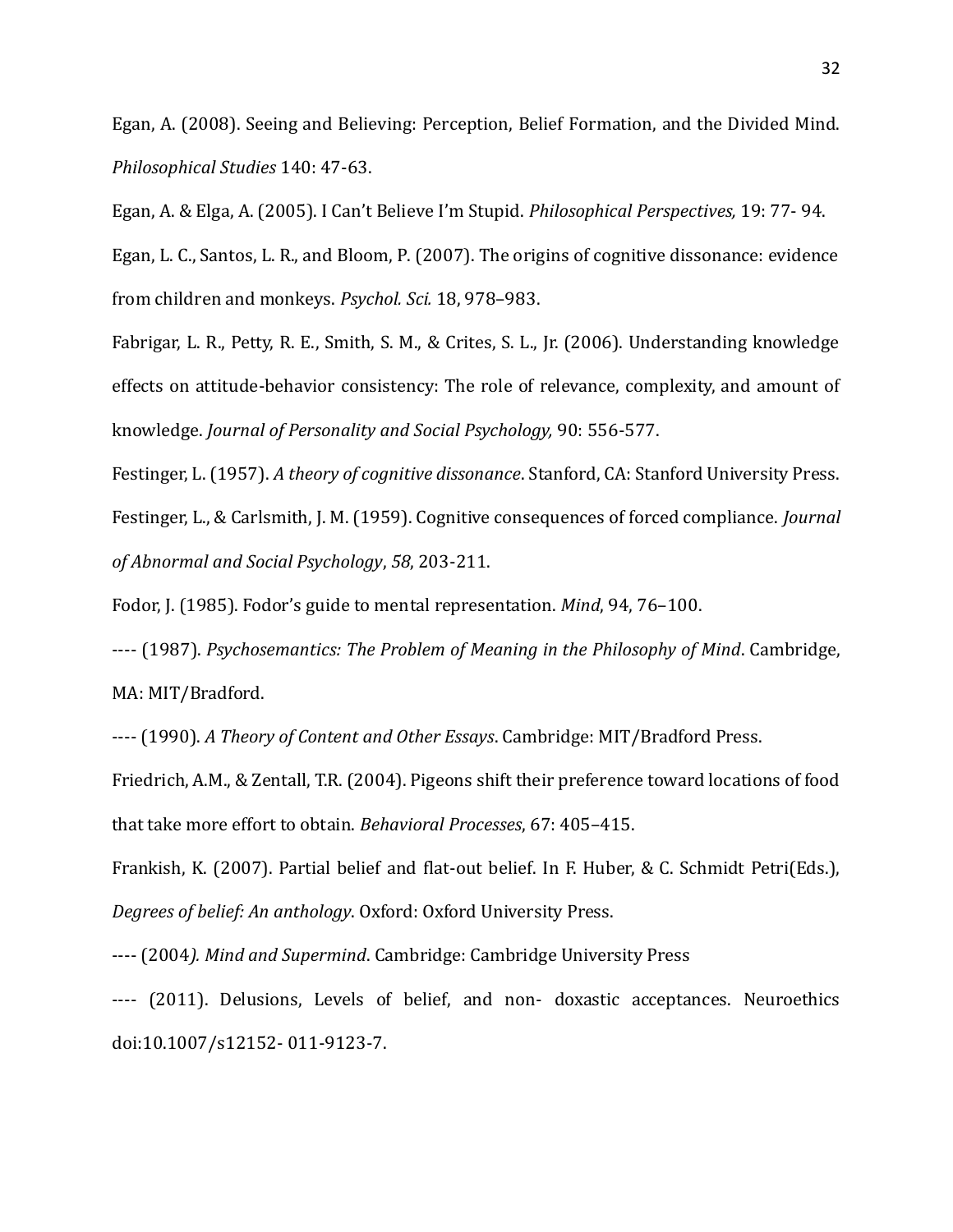Frankfurt, H., (1992). The Faintest Passion. *Proceedings and Addresses of the American Philosophical Association*, 66, 3. 5-16.

Gantman, A. P., Adriaanse, M. A., Gollwitzer, P. M., & Oettingen, G. (2017). Why did I do that? Explaining actions activated outside of awareness. *Psychonomic Bulletin & Review* 24: 1563- 1572

Gendler, T. S. (2000). The Puzzle of Imaginative Resistance. *The Journal of Philosophy*, XCVII:55-81.

---- (2003). On the relation between pretense and belief. In D. M. Lopes & M. Kieran (Eds.), *Imagination, philosophy and the arts.* London: Routledge. pp. 125–141.

---- (2006). Imaginative Contagion. *Metaphilosophy*, 37: 1-21.

---- (2007). 2007. Self-Deception as Pretense. *Philosophical Perspectives*, 21: 231-258.

---- (2008). Alief and Belief. *Journal of Philosophy*, 105: 634-663.

Glass, David C. 1964. "Changes in Liking as a Means of Reducing Cognitive Discrepancies between Self-Esteem and Aggression." Journal of Personality 32 (4): 531–49.

Glü er, K. & Wikforss, A . (2013a). Against belief normativity. In *The Aim of Belief*, ed. T. Chan, 80-99. Oxford: Oxford University Press.

Glü er, K. & Wikforss, A . (2013b). Aiming at truth: on the role of belief. *Teorema* 3: 137-162.

Golomb, C and Kuersten, R. (1996). On the Transition from Pretense Play to Reality, *British Journal of Developmental Psychology* 14: 203–217.

Greco, D. (2015). Iteration and Fragmentation. *Philosophy and Phenomenological Research.,*  91: 656–673.

Greene JD (2014) *Moral tribes: emotion, reason and the gap between us and them*. Atlantic Books, London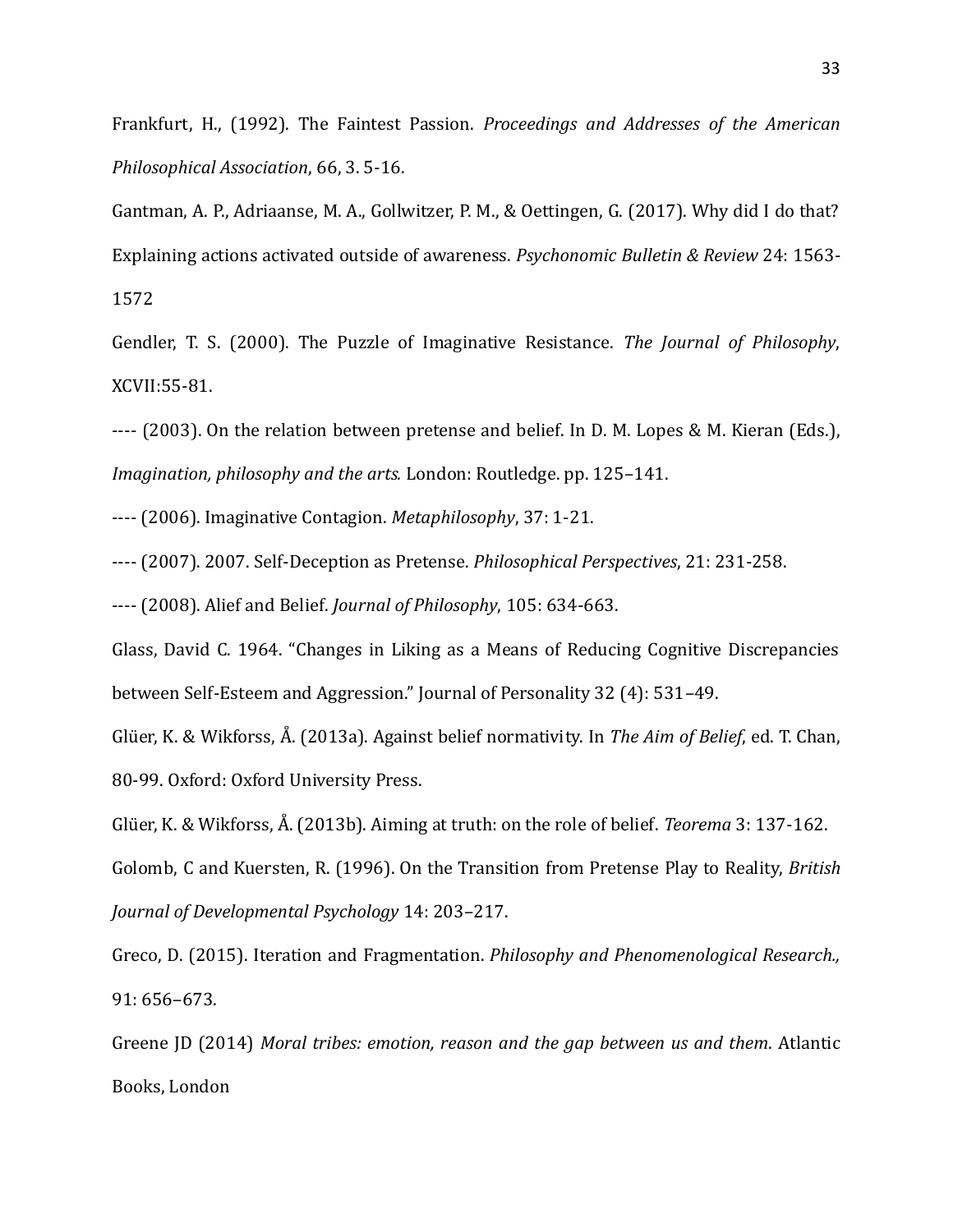Guenther, C. L., & Alicke, M. D. (2008). Self-enhancement and belief perseverance. *Journal of Experimental Social Psychology*, *44*(3), 706- 712. https://doi.org/10.1016/j.jesp.2007.04.010

Haidt J., (2001). The emotional dog and its rational tail: A social intuitionist approach to moral judgment. *Psychological Review*, 108: 814-825

Hall L, Johansson P, Strandberg T (2012) Lifting the veil of moral- ity: choice blindness and attitude reversals on a self-transforming survey. *PLoS ONE* 7:e45457

Harmon-Jones, E., Amodio, D. M., & Harmon-Jones, C. (2009). Action-based model of dissonance: A review, integration, and expansion of conceptions of cognitive conflict. In M. P. Zanna (Ed.), *Advances in experimental social psychology. Advances in experimental social psychology,* pp. 119-166. San Diego, CA, US: Elsevier Academic Press.

Helton, G. (2019), If You Can't Change What You Believe, You Don't Believe It. *Noûs*.

Hirstein, W. and V. S. Ramachandran. (1997). Capgras Syndrome: A Novel Probe for Understanding the Neural Representation of the Identity and Familiarity of Persons. *Proceedings of the Royal Society of London* B264: 437–444.

Huddleston, A. (2012). Naughty Beliefs, *Philosophical Studies* 160: 209-222.

Hunter, D. (2011). Alienated Belief. *Dialectica* 65: 221-240.

Ichino A. (2018). Superstitious Confabulations. *Topoi* 1-15.

Kahan, D. M. (2016). The Politically Motivated Reasoning Paradigm, Part 1: What Politically Motivated Reasoning Is and How to Measure It. In *Emerging Trends in the Social and Behavioral Sciences* (eds R. A. Scott and S. M. Kosslyn).

Tversky, A., & Kahneman, D. (1982). Judgment under uncertainty: Heuristics and biases. In D. Kahneman, P. Slovic, & A. Tversky (Eds.), *Judgment under Uncertainty: Heuristics and*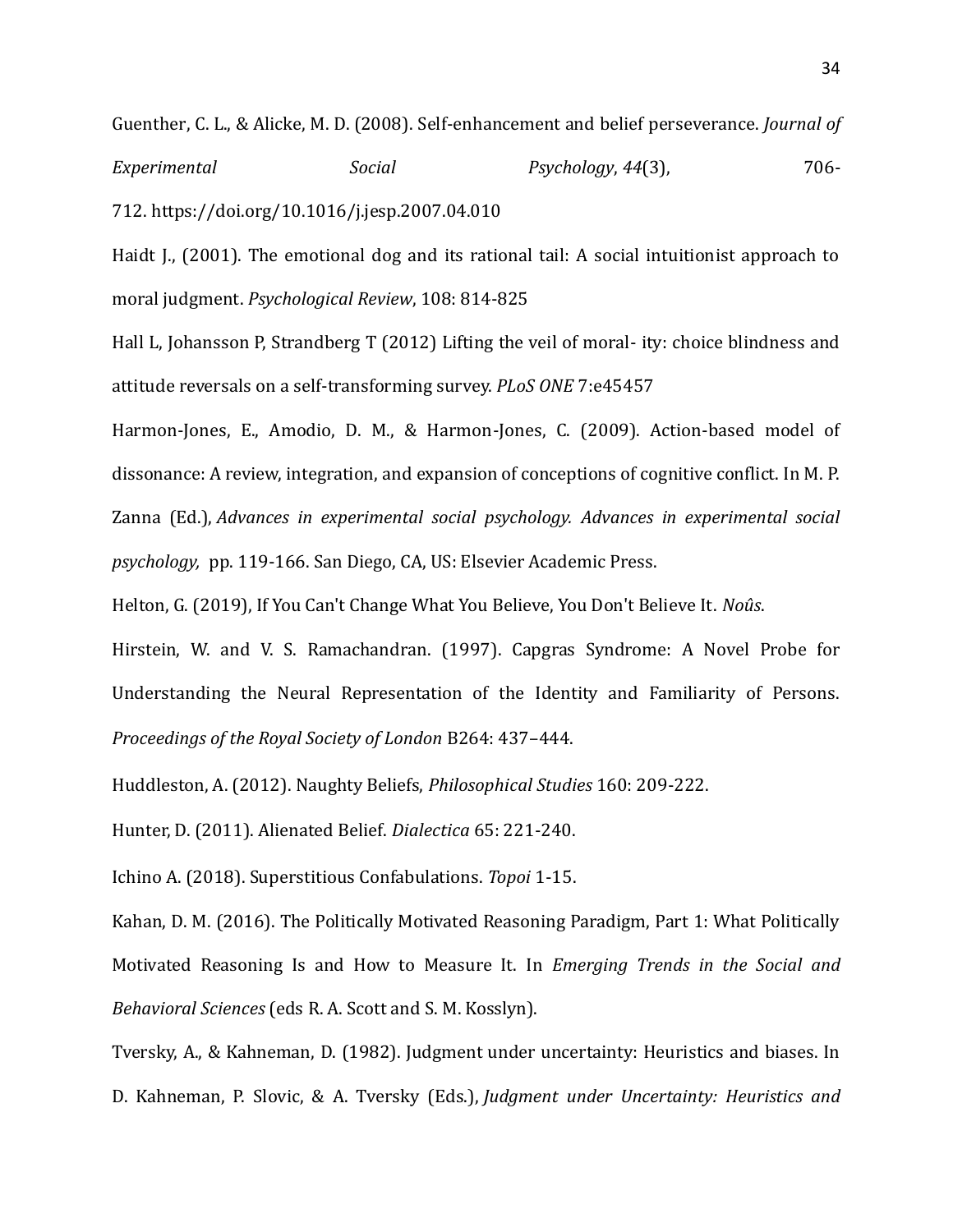*Biases* (pp. 3-20). Cambridge: Cambridge University Press.

Kaplan, M. (1996). *Decision Theory as Philosophy*. Cambridge: Cambridge University Press. Kolodny, N. (2005). Why Be Rational? *Mind* 114: 509–563.

---- (2008). The Myth of Practical Consistency. *European Journal of Philosophy,*16: 366– 402.

Kunda, Z. (1990) The case for motivated reasoning. *Psychological Bulletin*. 108:480 – 98.

Lawlor K (2003) Elusive reasons: a problem for first-person authority. *Philos Psychol* 16:549–564

Langland-Hassan, P. (2012). Pretense, imagination, and belief: the Single Attitude theory. *Philosophical Studies* 159:155-179

Leslie, A. (1994). Pretending and believing: Issues in the theory of ToMM. *Cognition*, 50, 211– 238.

---- (1987). Pretense and Representation: The Origins of "Theory of Mind". Psychological Review. 94. 412-426.

Levy, N. (2015). Neither Fish nor Fowl: Implicit Attitudes as Patchy Endorsements. *Nous*. 49: 800–823

---- (2018). You meta believe it. *Eur J Philos*. 26: 814– 826.

Lewis, D. (1982). Logic for Equivocators. *Nous* 16, 431-441. Reprinted in D. Lewis, *Papers in Philosophical Logic*, Oxford, Oxford University Press, pp. 97-110.

Lieberman, M.D., Ochsner, K.N., Gilbert, D.T., & Schacter, D.L. (2001). Do amnesics exhibit cognitive dissonance reduction? The role of explicit memory and attention in attitude change. *Psychological Science*, 12: 135–140.

Lord, et al. (1979) Biased Assimilation and Attitude Polarization: The Effects of Prior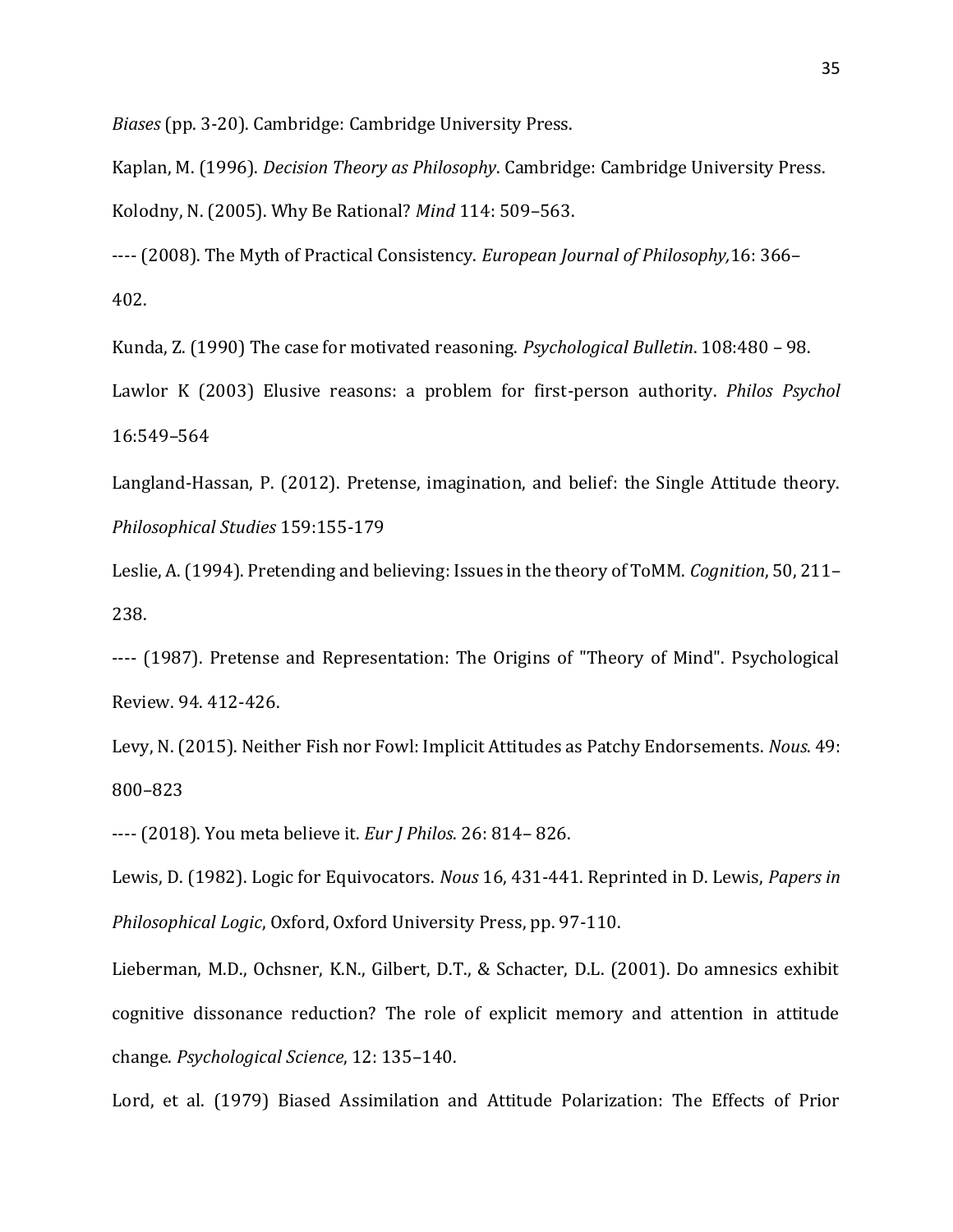Theories on Subsequently Considered Evidence, *Journal of Personality and Social Psychology*, 37, 11: 2098-2109,

Mandelbaum, E. (2014) Thinking is Believing, Inquiry: An Interdisciplinary Journal of Philosophy, 57:1, 55-96

--- (2016). Attitude, inference, association: On the propositional structure of implicit bias. *Noûs* 50: 629–658.

--- (2019). Troubles with Bayesianism: An introduction to the psychological immune system. *Mind Lang*. 2019; 34: 141– 157

Mercier, H., & Sperber, D. (2011). Why Do Humans Reason? Arguments for an Argumentative Theory. *Behavioral and Brain Sciences* 34: 57-74.

Meylan, A. (2014). Epistemic emotions: a natural kind? *Philosophical Inquiries* 2: 173–190.

Moran, R. (2001). *Authority and estrangement: An essay on self-knowledge*. Woodstock: Princeton University Press.

Nanay, B. (2016). The Role of Imagination in Decision-Making. Mind and Language, 31: 127– 143.

Nichols, S. & Stich, S. (2000): A cognitive theory of pretense. *Cognition*, 74:115–147.

---- (2003). *Mindreading*. Oxford: Oxford University Press.

Newby-Clark, I. R., McGregor, I., & Zanna, M. P. (2002). Thinking and caring about cognitive inconsistency: When and for whom does attitudinal ambivalence feel uncomfortable? *Journal of Personality and Social Psychology*, *82*, 157-166

Nichols, S., Stich, S., Leslie, A. and Klein, D. (1996). Varieties of off-line simulation. In *Theories of Theories of Mind*. P. Carruthers and P. Smith (eds). Cambridge: Cambridge University Press. Nisbett RE, Wilson TD (1977). Telling more than we can know: verbal reports on mental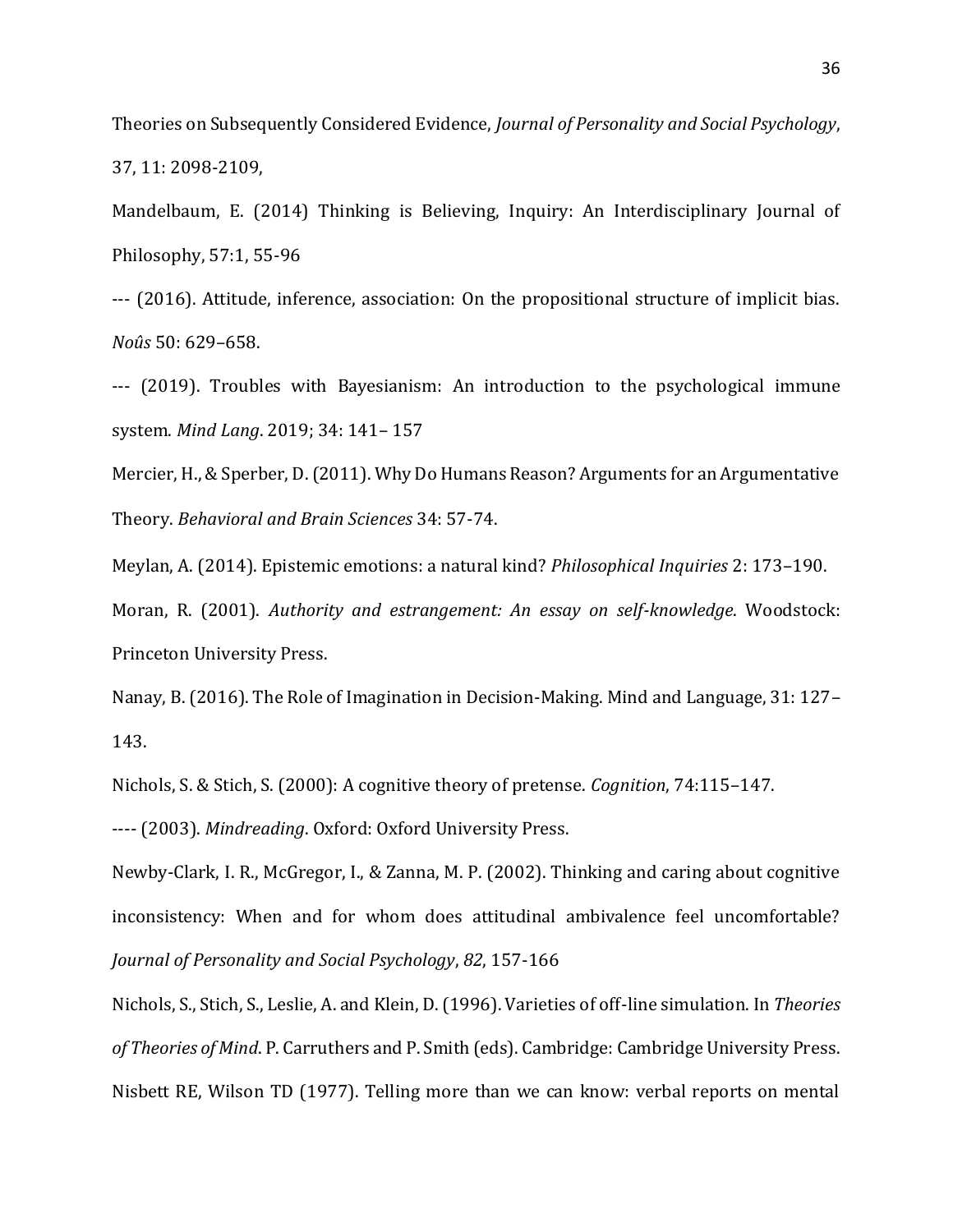processes. *Psychol Rev* 84:231–259

Nyhan, B., & Reifler, J. (2010). When corrections fail: The persistence of political misperceptions. *Political Behavior,* 32: 303–330.

Noordhof, P. (2001). Believe What You Want. *Proceedings of the Aristotelian Society* 101:247- 265.

O'Brien, L. (2005). Imagination and the Motivational View of Belief. *Analysis*, 65: 55– 62.

Peacocke, C. (2000). Conscious Attitudes, Attention and Self-Knowledge, in *Knowing Our Own Minds: Essays on Self-Knowledge*, ed. C. McDonald, B. Smith and C. Wright (Oxford University Press).

Pennycook, G. & Rand, D. G. (2019) Fighting misinformation on social media using crowdsourced judgments of news source quality. *Proceedings of the National Academy of Sciences*. 116 (7) 2521-2526

---- (2019). Lazy, not biased: Susceptibility to partisan fake news is better explained by lack of reasoning than by motivated reasoning. *Cognition*. 188, 39-50

Pettit P and Smith, M. (1996). Freedom in Belief and Desire. *The Journal of Philosophy*, 93: 429-449

Perner, J. (1991). *Understanding the representational mind*. Cambridge, MA: MIT Press.

Ranney, MA, & Clark, D. (2016). Climate Change Conceptual Change: Scientific Information Can Transform Attitudes. *Topics in Cognitive Science*, 8(1), 49-75.

Rey, G. (1988). Toward a computational account of akrasia and self- deception. In McLaughlin, B. P. and Rorty, A. O., editors, *Perspectives on Self-Deception*. University of California Press.

Reimer, M. (2010). Only a philosopher or a madman: Impractical delusions in philosophy and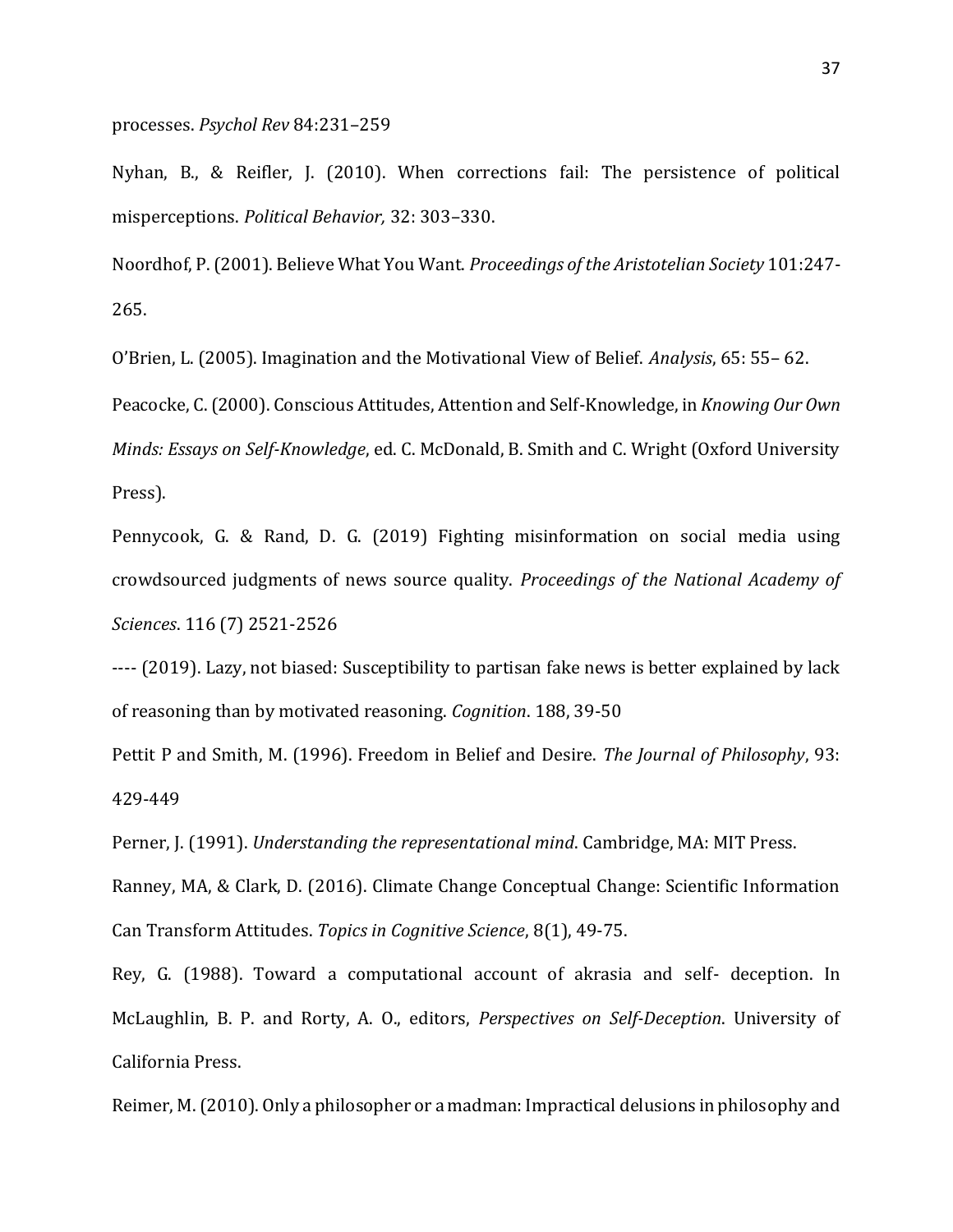psychiatry. *Philosophy, Psychiatry, & Psychology* 4:315–28.

Rose, D., W. Buckwalter, and J. Turri. (2014). When Words Speak Louder than Actions: Delusion, Belief and the Power of Assertion. *Australasian Journal of Philosophy.* 92: 1–18. Rose, D. et al. (2017). Behavioral Circumscription and the Folk Psychology of Belief: A Study in Ethno-Mentalizing. *Thought*. 6: 193–203.

Sawicki, V. *et al.* (2011) 'Seeking Confirmation in Times of Doubt: Selective Exposure and the Motivational Strength of Weak Attitudes', *Social Psychological and Personality Science*, 2: 540–546.

Scanlon, T.M. (2007). Structural Irrationality. In *Common Minds. Themes from the Philosophy of Philip Pettit*, edited by Geoffrey Brennan, Robert Goodin, Frank Jackson, and Michael Smith, 84–103. Oxford: Oxford University Press.

Schellenberg, S. (2013). Belief and Desire in Imagination and Immersion, *The Journal of Philosophy* 110: 497–517.

Scaife R (2014) A problem for self-knowledge: the implications of taking confabulation seriously. *Acta Analytica* 29:469–485

Schellenberg, J. L., (2005), *Prolegomena to a Philosophy of Religion*, Ithaca, NY: Cornell University Press.

Schwind, et al (2012). *Preference-inconsistent recommendations: An effective approach for reducing confirmation bias and stimulating divergent thinking*? Computers & Education. 58: 787-796,

Schwitzgebel, E. (2001). In-between believing. *The Philosophical Quarterly*, 5:76–82.

---- (2002). A phenomenal dispositional account of belief. *Nous*, 36: 249–275.

---- (2010). Acting contrary to our professed beliefs, or the gulf between dispositional belief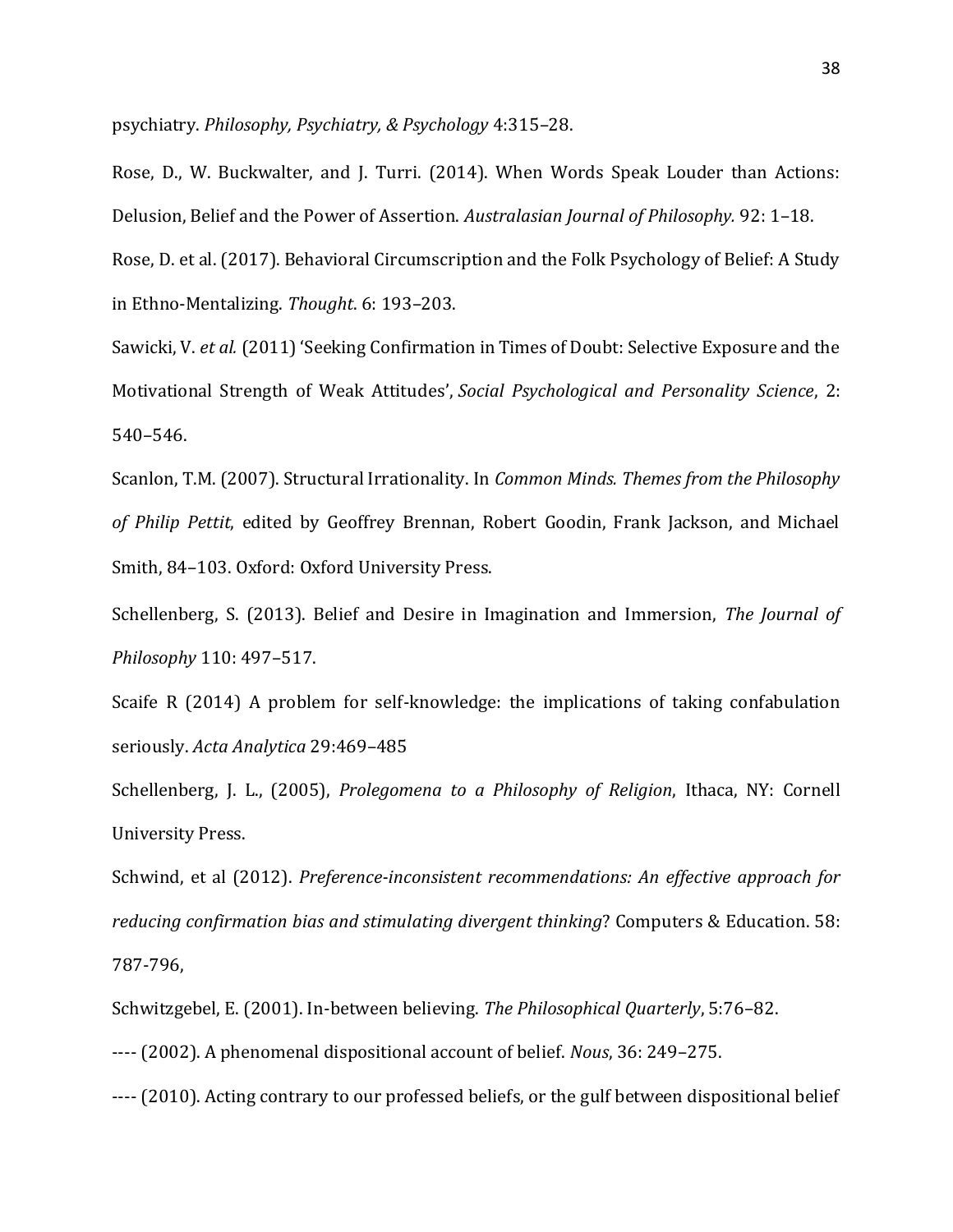and occurrent judgment. *Pacific Philosophical Quarterly*, 91: 531–553.

Searle, J. (1969) *Speech acts*. Cambridge University Press.

Shah, N. and Velleman, J. D. (2005). Doxastic Deliberation , *Philosophical Review*, 114: 497- 534.

Simon, L., Greenberg, J., & Brehm, J. (1995). *Trivialization: the forgotten mode of dissonance reduction*. *Journal of Personality and Social Psychology, 68*(2), 247-260.

Smith, M. (1994). *The Moral Problem*. Oxford: Blackwell.

Smith, S. M., Fabrigar, L. R., & Norris, M. E. (2008). Reflecting on six decades of selective exposure research: Progress, challenges, and opportunities. *Social & Personality Psychology Compass*, 2: 464-493.

Simon, H. (1956). Rational choice and the structure of the environment. *Psychological Review*, *63*(2), 129-138

Smithies, D. (2012). The normative role of knowledge. *Noûs* 46: 265-288.

Sperber, D. (1996). *Explaining Culture: A Naturalistic Approach*. Blackwell.

Stalnaker, R. (1984). *Inquiry*. Cambridge, MA: MIT.

---- (2002). Common Ground. *Linguistics and Philosophy* 25: 701-721.

Stein, E. (1996). *Without Good Reason*. Oxford: Clarendon Press.

Stephens, G. L. and Graham, G. (2004). Reconceiving delusion. *International Review of Psychiatry*, 16: 236–241.

Stich, S. (1978). Beliefs and subdoxastic states. *Philosophy of Science* 45: 499–518.

---- (1983). *From Folk Psychology to Cognitive Science*. Cambridge, Mass.: MIT Press.

---- (1990). *The Fragmentation of Reason*. Cambridge, MA: MIT Press.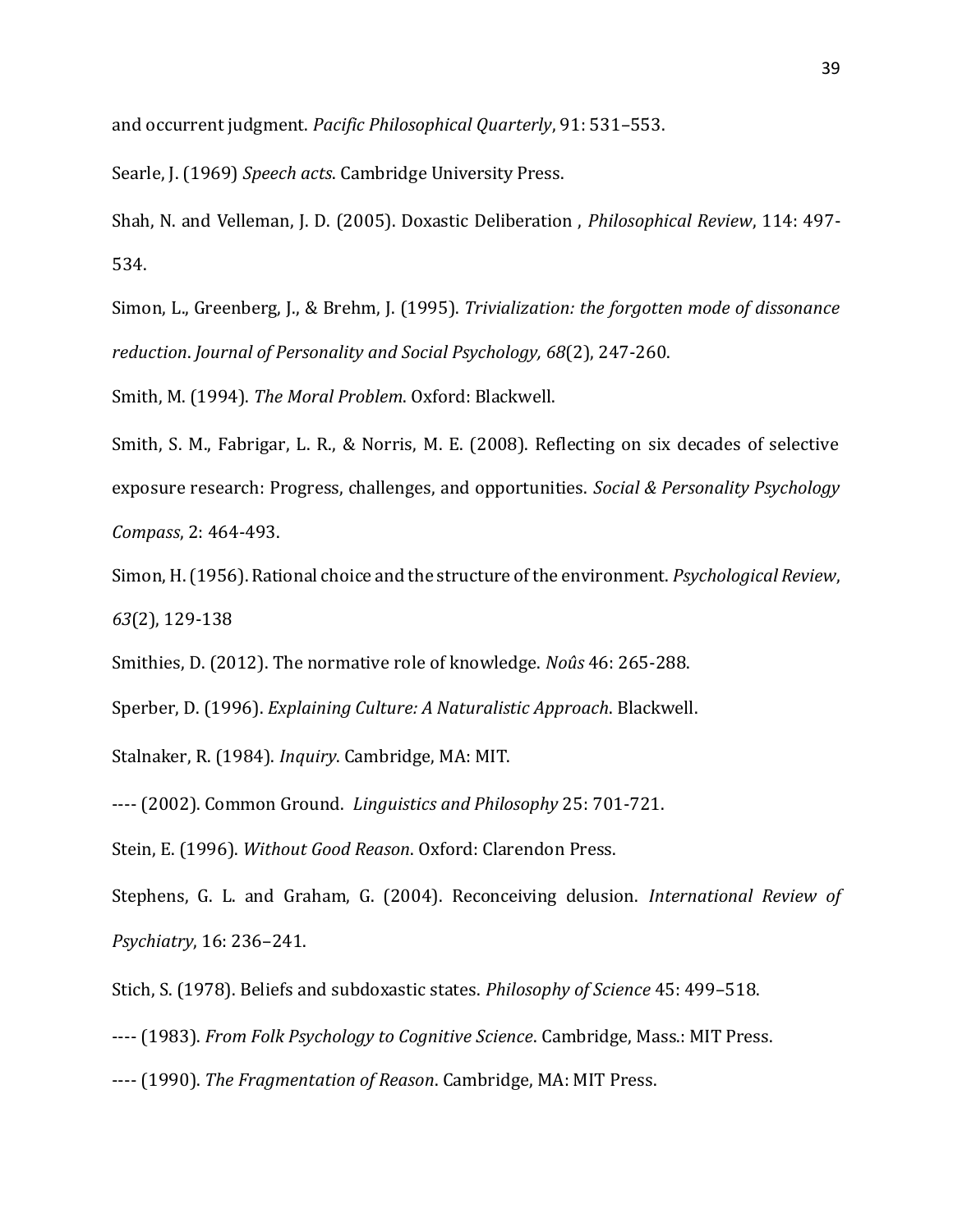---- (1991) Do true believers exist? *Proceedings of the Aristotelian Society*, Suppl. 65: 229–44. Tappin, M & Gadsby, S. (2019). Biased belief in the Bayesian brain: A deeper look at the evidence, *Consciousness and Cognition*, 68:107-114.

Tenenbaum, J. B., Kemp, C., Griffiths, T. L. & Goodman, N. D. (2011). How to grow a mind: Statistics, structure, and abstraction. *Science*, 331:1279–1285

Thompson, T., Prowse Turner , J. Pennycook G. (2011) Intuition, reason, and metacognition *Cognitive Psychology* 63 (3):107-140

Tversky, A. & Kahneman, D. (1983) Extensional versus intuitive reasoning: The conjunction fallacy in probability judgment. *Psychological Review* 90:293– 315.

Van Fraassen, B. (1980). *The scientific image*. Oxford: Oxford University Press.

Van Leuween, N. (2009). The motivational role of belief. *Philosophical Papers*, 38: 219–246

---- (2014). Religious Credence is not Factual Belief. *Cognition,* 133: 698-715.

---- (2018). The Factual Belief Fallacy. *Contemporary Pragmatism* (eds. T. Coleman & J. Jong): 319-343.

Van Veen, V.; Krug, M.K.; Schooler, J.W.; Carter, C.S. (2009). Neural Activity Predicts Attitude Change in Cognitive Dissonance. *Nature Neuroscience*. 12:1469-74

Velleman, D. (2000). *The possibility of practical reason*. Oxford: Oxford University Press.

Viedge, N. (2016). Defending evidence-resistant beliefs. *Pacific Philosophical Quarterly* 99: 517– 537

Weinberg, J., & Meskin, A. (2006). "Puzzling Over the Imagination: Philosophical Problems, Architectural Solutions." In S. Nichols (Ed.), *The Architecture of Imagination*. Oxford: Oxford University Press.

Wicker, A. W. (1969). Attitudes versus actions: The relationship of verbal and overt